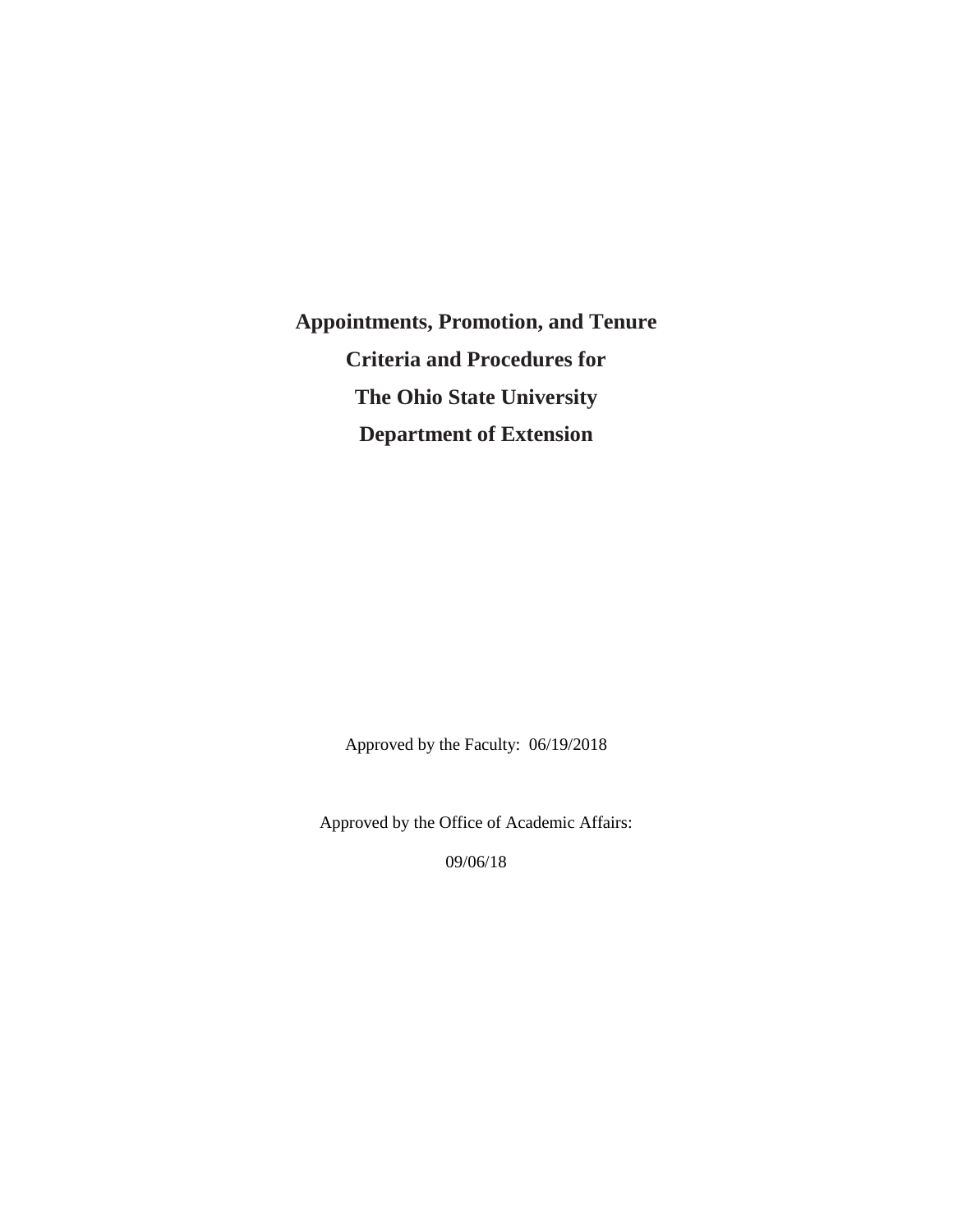# APPOINTMENTS, PROMOTION AND TENURE **CRITERIA AND PROCEDURES FOR** THE DEPARTMENT OF EXTENSION

# **TABLE OF CONTENTS**

| I.   |                 |                                                                                             |  |  |
|------|-----------------|---------------------------------------------------------------------------------------------|--|--|
| П.   |                 |                                                                                             |  |  |
| III. |                 |                                                                                             |  |  |
|      | А.              |                                                                                             |  |  |
|      |                 | $1_{\cdot}$                                                                                 |  |  |
|      |                 | 2.                                                                                          |  |  |
|      | <b>B.</b>       |                                                                                             |  |  |
|      | $C$ .           |                                                                                             |  |  |
|      |                 |                                                                                             |  |  |
| IV.  |                 |                                                                                             |  |  |
|      | А.              |                                                                                             |  |  |
|      |                 | 1.                                                                                          |  |  |
|      |                 | 2.                                                                                          |  |  |
|      |                 | 3.                                                                                          |  |  |
|      |                 | 4.                                                                                          |  |  |
|      | <b>B.</b>       |                                                                                             |  |  |
|      |                 | 1.                                                                                          |  |  |
|      |                 | Extension Educators Applying for a Tenure-Track Position without a National Search 10<br>2. |  |  |
|      |                 | 3.                                                                                          |  |  |
|      |                 | 4.                                                                                          |  |  |
|      |                 | 5.                                                                                          |  |  |
| V.   |                 |                                                                                             |  |  |
|      |                 |                                                                                             |  |  |
|      |                 |                                                                                             |  |  |
|      |                 | $1_{\cdot}$                                                                                 |  |  |
|      |                 | 2.                                                                                          |  |  |
|      | $\mathcal{C}$ . |                                                                                             |  |  |
|      | D.              |                                                                                             |  |  |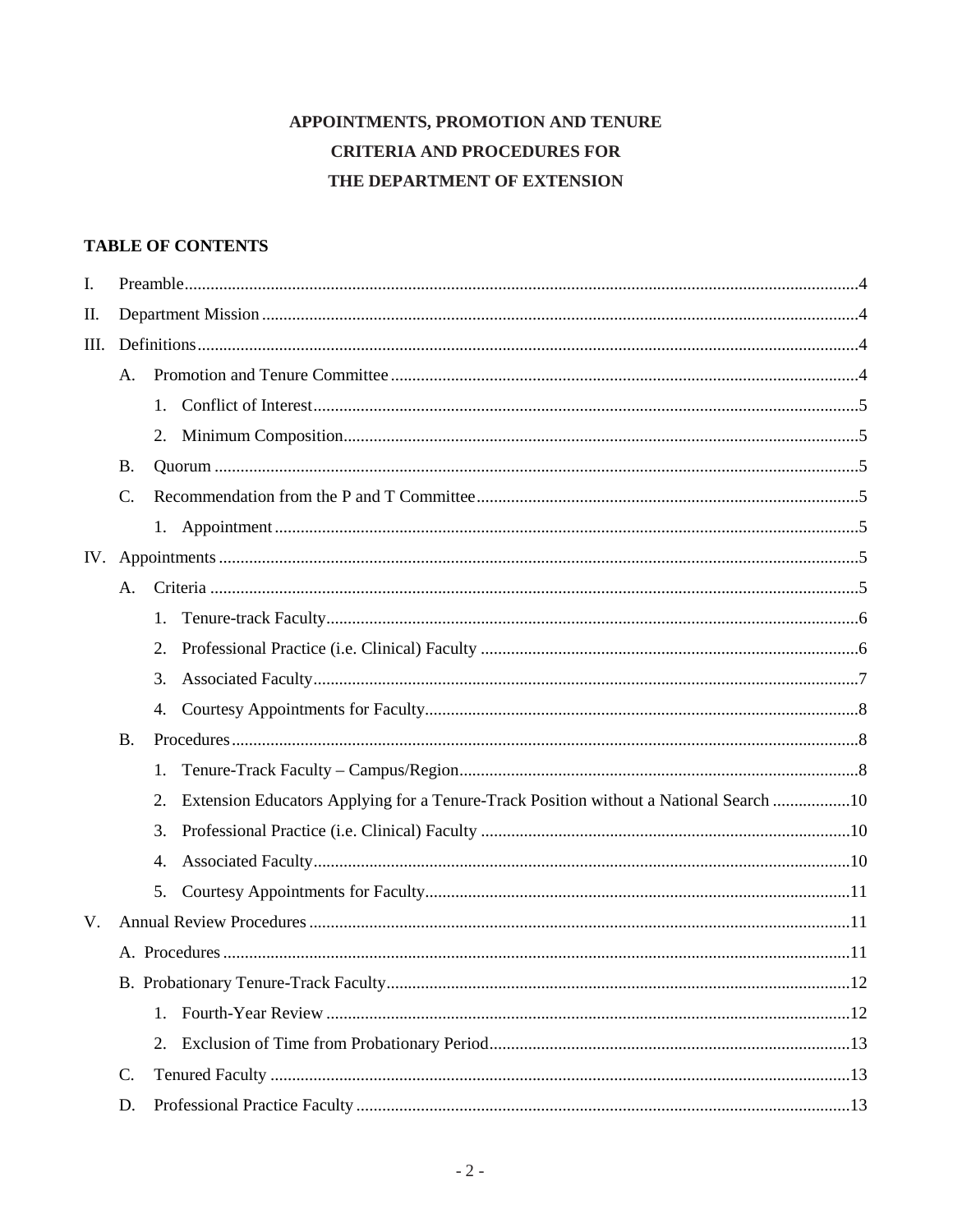|     | E.        |                |  |
|-----|-----------|----------------|--|
| VI. |           |                |  |
|     | A.        |                |  |
|     | <b>B.</b> |                |  |
|     |           | 1.             |  |
|     |           | 2.             |  |
|     |           | 3.             |  |
|     |           |                |  |
|     | A.        |                |  |
|     |           | $1_{-}$        |  |
|     |           | 2.             |  |
|     |           | 3.             |  |
|     |           | 4.             |  |
|     | <b>B.</b> |                |  |
|     |           | 1.             |  |
|     |           | 2.             |  |
|     |           | 3.             |  |
|     |           | $\mathbf{4}$ . |  |
|     | C.        |                |  |
|     |           | 1.             |  |
|     |           | 2.             |  |
|     |           | 3.             |  |
|     |           |                |  |
| IX. |           |                |  |
| Χ.  |           |                |  |
|     | A.        |                |  |
|     | <b>B.</b> |                |  |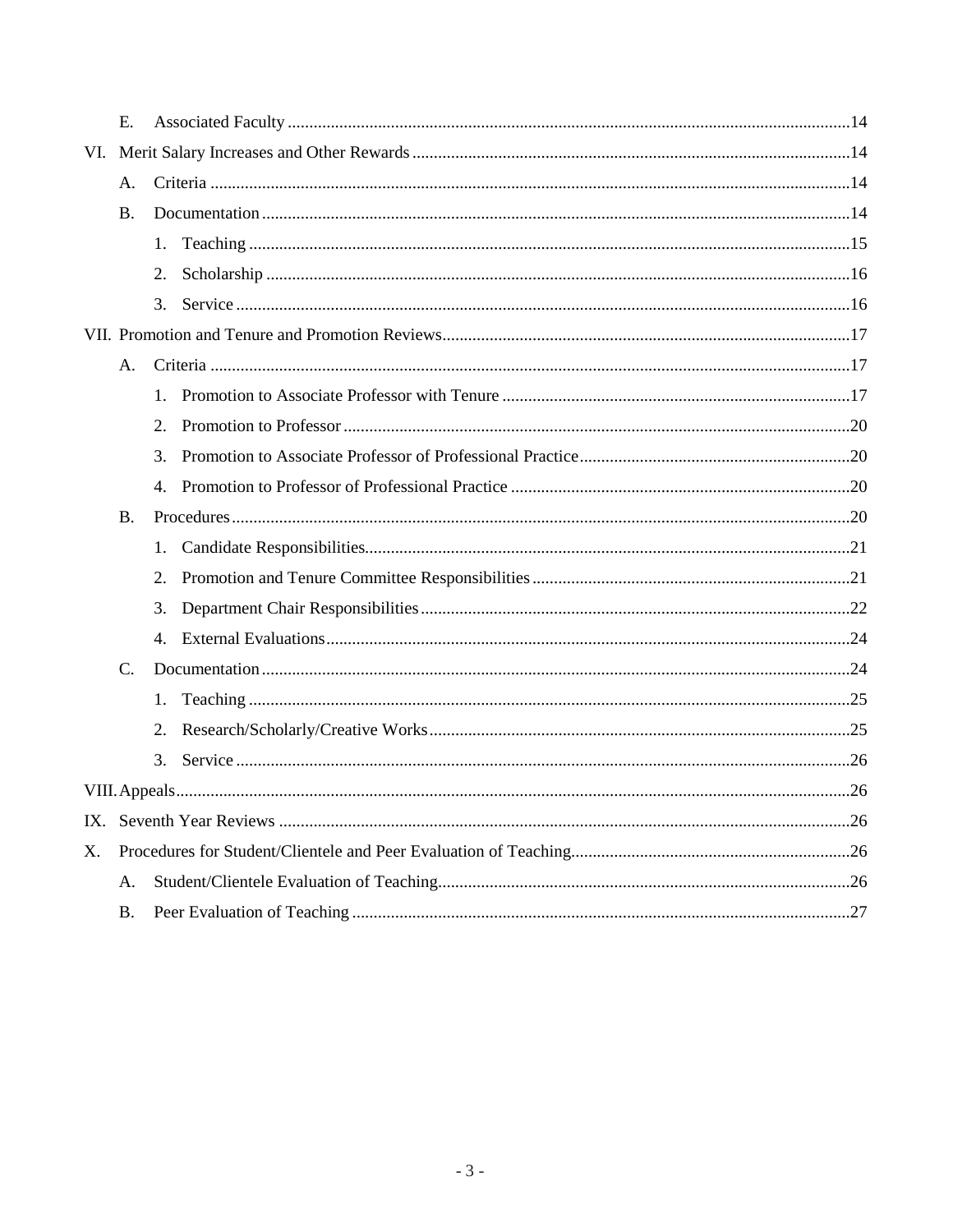## <span id="page-3-0"></span>**I. Preamble**

This document is a supplement to Chapters 6 and 7 of the [Rules of the University Faculty;](https://trustees.osu.edu/index.php?q=university/facultyrules) the annually updated procedural guidelines for promotion and tenure reviews in [Volume 3 of the Office of Academic Affairs Policies](https://oaa.osu.edu/sites/default/files/uploads/handbooks/policies-and-procedures/3HBPT.pdf) [and Procedures Handbook;](https://oaa.osu.edu/sites/default/files/uploads/handbooks/policies-and-procedures/3HBPT.pdf) and other policies and procedures of the college and university to which the department and its faculty are subject.

Should those rules and policies change, the department will follow the new rules and policies until such time as it can update this document to reflect the changes. In addition, this document must be reviewed, and either reaffirmed or revised, at least every four years on the appointment or reappointment of the department chair.

This document must be approved by the dean of the college and the Office of Academic Affairs before it may be implemented. It sets forth the department's mission and, in the context of that mission and the missions of the college and university, its criteria and procedures for faculty appointments and for faculty promotion, tenure and rewards, including salary increases. In approving this document, the dean and the Office of Academic Affairs accept the mission and criteria of the department and delegate to it the responsibility to apply high standards in evaluating current faculty and faculty candidates in relation to departmental mission and criteria.

The faculty and the administration are bound by the principles articulated in [Faculty Rule](https://trustees.osu.edu/rules/university-rules/chapter-3335-6-rules-of-the-university-faculty-concerning-faculty-appointments-reappointments-promotion-and-tenure.html) 3335-6-01 of the Administrative Code. In particular, all faculty members accept the responsibility to participate fully and knowledgeably in review processes; to exercise the standards established in [Faculty Rule 3335-6-02](https://trustees.osu.edu/rules/university-rules/chapter-3335-6-rules-of-the-university-faculty-concerning-faculty-appointments-reappointments-promotion-and-tenure.html) and other standards specific to this department and college; and to make negative recommendations when these are warranted in order to maintain and improve the quality of the faculty.

Decisions considering appointment, reappointment, and promotion and tenure will be free of discrimination in accordance with the university's [policy on equal opportunity.](https://hr.osu.edu/public/documents/policy/policy110.pdf)

#### <span id="page-3-1"></span>**II. Department Mission**

We create opportunities for people to explore how science-based knowledge can improve social, economic and environmental conditions.

#### <span id="page-3-2"></span>**III. Definitions**

#### <span id="page-3-3"></span>**A. Promotion and Tenure Committee**

The department has a Promotion and Tenure (P and T) Committee that is responsible for appointment, reappointment, promotion and tenure, and promotion reviews for tenure track faculty. The P and T Committee is also responsible for appointment, re-appointment and promotion reviews of professional practice track faculty. Elected by all tenure-track faculty in the department using written or a secure electronic voting technology, the P and T Committee consists of nine faculty members at the rank of associate professor or professor. The term of service is three years and reappointment is possible. Staggered terms and broad representation of campus- and county-based faculty are sought as well as representation from each of Ohio State University Extension's four program areas/divisions. Two alternates are also elected annually for a one-year term of service. At the Fall committee meeting, the committee elects a chair and POD for the upcoming review year. The department chair, college dean, college associate deans and assistant deans, provost and president may not be members of the department's P and T Committee. The department chair may attend meetings at which promotion and tenure matters are discussed and may respond to questions but may not vote.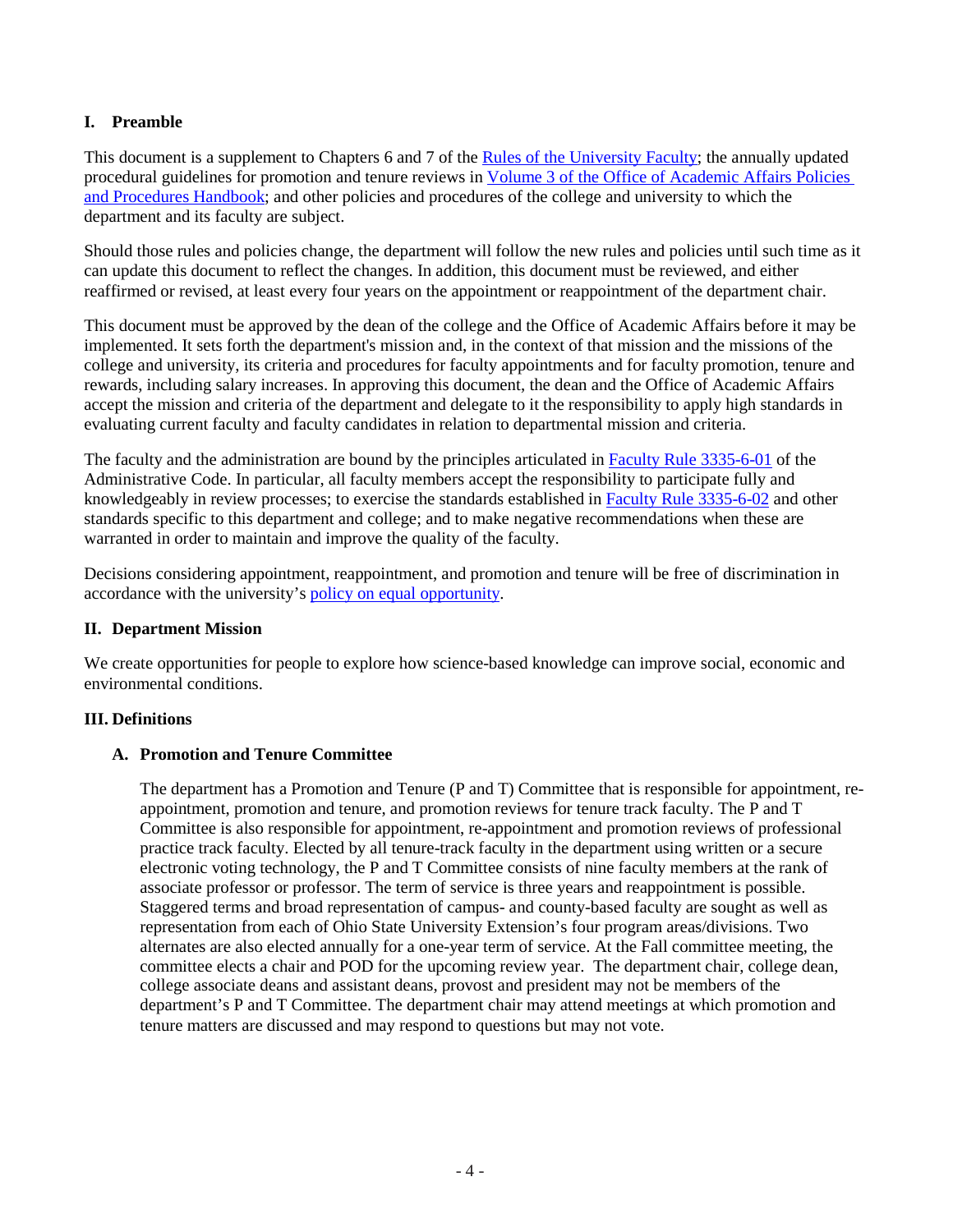When considering cases involving professional practice faculty the P and T Committee may be augmented by two non-probationary professional practice faculty members.

# <span id="page-4-0"></span>**1. Conflict of Interest**

A conflict of interest exists when an eligible faculty member is related to a candidate or has a comparable close interpersonal relationship, has substantive financial ties with the candidate, is dependent in some way on the candidate's services, has a close professional relationship with the candidate (such as dissertation advisor), or has collaborated so extensively with the candidate that an objective review of the candidate's work is not possible. Generally, faculty members who have collaborated with a candidate on at least 50% of the candidate's published work since the last promotion will be expected to withdraw from a promotion review of that candidate.

## <span id="page-4-1"></span>**2. Minimum Composition**

Only professors on the committee may consider promotion review requests to the rank of professor. If a sufficient number of committee members are not at the rank of professor, a subcommittee of the Promotion and Tenure Committee may be formed. If there are not a sufficient number of professors in the department to review candidates then Extension professors with joint appointment in other TIUs will be asked to fill the committee. No fewer than three members can handle reviews of full professors following APT guidelines.

In the event that the department does not have at least three eligible faculty members on the P and T Committee who can undertake a review for an appointment or promotion to professor, the chair will appoint a special committee of three faculty members to conduct the review. If the department does not have at least three eligible faculty members who can undertake a review, the chair, after consulting with the dean, will appoint a faculty member from another school or department in the college.

#### <span id="page-4-2"></span>**B. Quorum**

At least seven members of the P and T Committee must be present and vote yes or no on a case for the vote to be valid. The department chair may select an alternate in the event of an absence of a committee member, and when the potential for more than one abstention exists.

#### <span id="page-4-3"></span>**C. Recommendation from the P and T Committee**

In all votes taken by the committee, only "yes" and "no" votes are counted. Abstentions are not votes. Absentee ballots and proxy votes are not permitted.

#### <span id="page-4-4"></span>**1. Appointment**

A positive recommendation for appointment, reappointment, promotion and tenure, promotion, and contract renewal requires that two-thirds of the votes cast are positive.

#### <span id="page-4-5"></span>**IV. Appointments**

#### <span id="page-4-6"></span>**A. Criteria**

The department is committed to making only faculty appointments that enhance or have strong potential to enhance the quality of the department. No offer will be extended in the event that the search process does not yield one or more candidates who would enhance the quality of the department. The search is cancelled or continued as appropriate to the circumstances. Non-faculty Extension educators wishing to apply for a faculty position without a national search must provide evidence of a strong and cohesive program of teaching,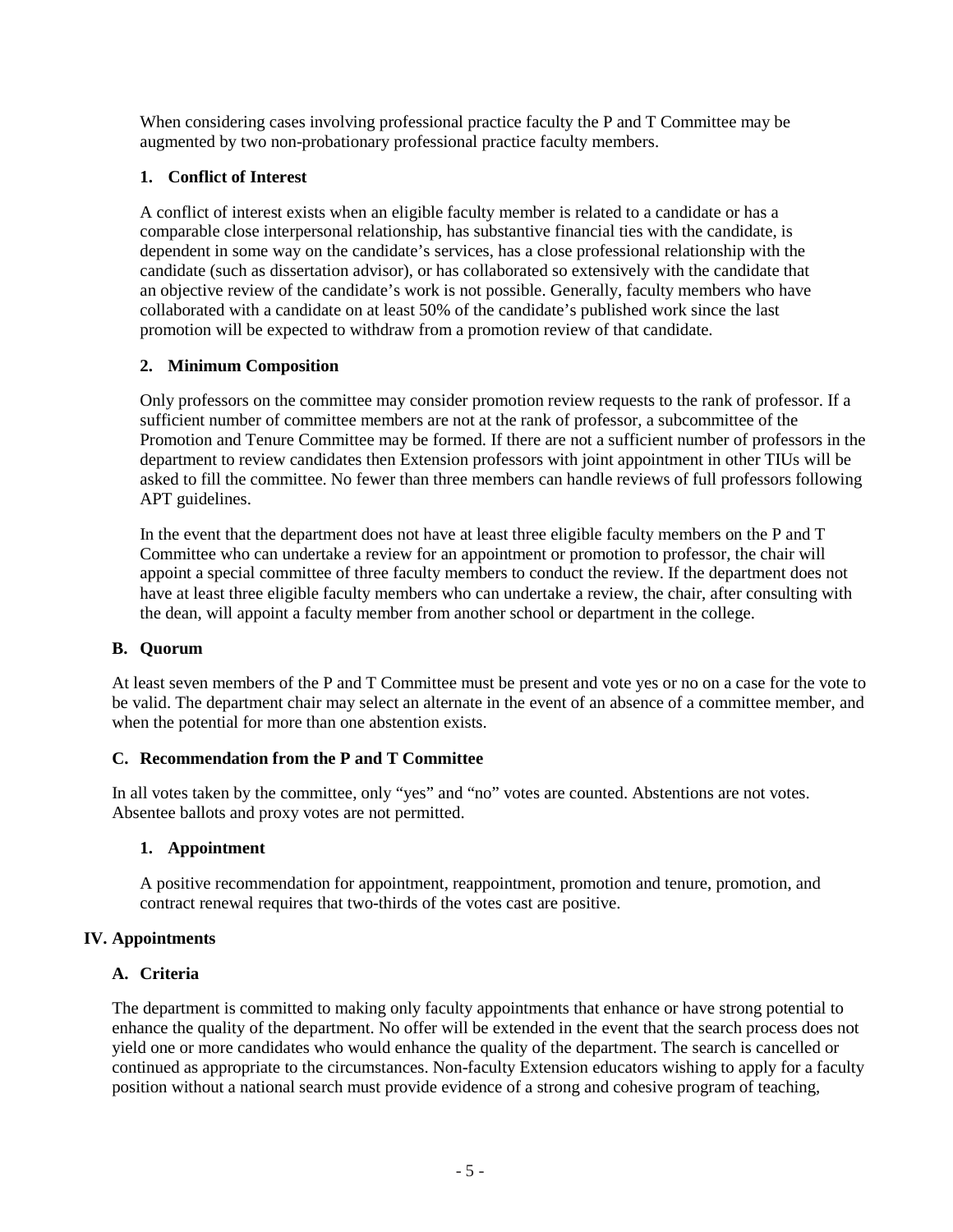research/scholarly/creative works, and service consistent with their appointment as an Educator IV that demonstrates their potential for success as a faculty member.

# <span id="page-5-0"></span>**1. Tenure-track Faculty**

Extension emphasizes non-credit instruction, problem solving workshops, and applied research. Criteria for appointment at the rank of assistant professor, associate professor or professor gives relatively greater emphasis at each rank to teaching experience and quality.

**Instructor:** Appointment at the rank of instructor is made only when the offered appointment is that of campus-based assistant professor, but the candidate has not completed requirements for the doctoral degree at the time of appointment. The department will make every effort to avoid such appointments. An appointment at the Instructor level is limited to three years. When an Instructor has not completed requirements for promotion to the rank of assistant professor by the end of the third year of appointment, the third year is a terminal year of employment.

Upon promotion to assistant professor, the faculty member may request prior service credit for time spent as an instructor. This request must be approved by the department P and T Committee, the chair, the dean, and the Office of Academic Affairs. Faculty members should carefully consider whether prior service credit is appropriate since prior service credit cannot be revoked once granted. In addition, all probationary faculty members have the option to be considered for early promotion.

**Assistant Professor:** A minimum requirement for appointment at or promotion to the rank of assistant professor or a higher rank is an earned doctorate or other terminal degree in the relevant field of study or possession of appropriate experience. Evidence of potential for scholarly productivity, high quality teaching, and high-quality service to the department and the profession is highly desirable. Appointment at the rank of assistant professor is always probationary, with mandatory tenure review occurring in the sixth year of service. Review for tenure prior to the mandatory review year is possible when the P and T Committee determines such a review to be appropriate. The granting of prior service credit, which requires approval of the Office of Academic Affairs, may reduce the length of the probationary period, but is strongly discouraged as it cannot be revoked once granted. If tenure review has not occurred prior to the sixth year, the faculty member will be informed by the end of the sixth year as to whether promotion and tenure will be granted at the beginning of the seventh year. If the sixth-year review is negative, the seventh year is a terminal appointment.

**Associate Professor and Professor:** Appointment at senior rank requires that the individual, at a minimum, meet the TIU's criteria in teaching (including Extension teaching as applicable), research, and service for promotion to these ranks. Appointment at senior rank normally entails tenure. A probationary appointment at senior rank is appropriate only under unusual circumstances, such as when the candidate has limited prior teaching experience or has taught only in a foreign country. A probationary period of up to four years is possible, on approval of the Office of Academic Affairs, with review for tenure occurring in the final year of the probationary appointment. If tenure is not granted, an additional (terminal) year of employment is offered.

Foreign nationals who lack permanent residency status may be appointed to a senior rank and approved for tenure, if appropriate, but the university does not grant tenure in the absence of permanent residency. Offers to foreign nationals require prior consultation with the Office of International Affairs.

# <span id="page-5-1"></span>**2. Professional Practice (i.e. Clinical) Faculty**

Appointment of professional practice faculty entails a three- four- or five-year contract. Extension professional practice faculty will normally be campus-based and will have statewide responsibilities. The initial contract is probationary, with reappointment considered annually. Tenure is not granted to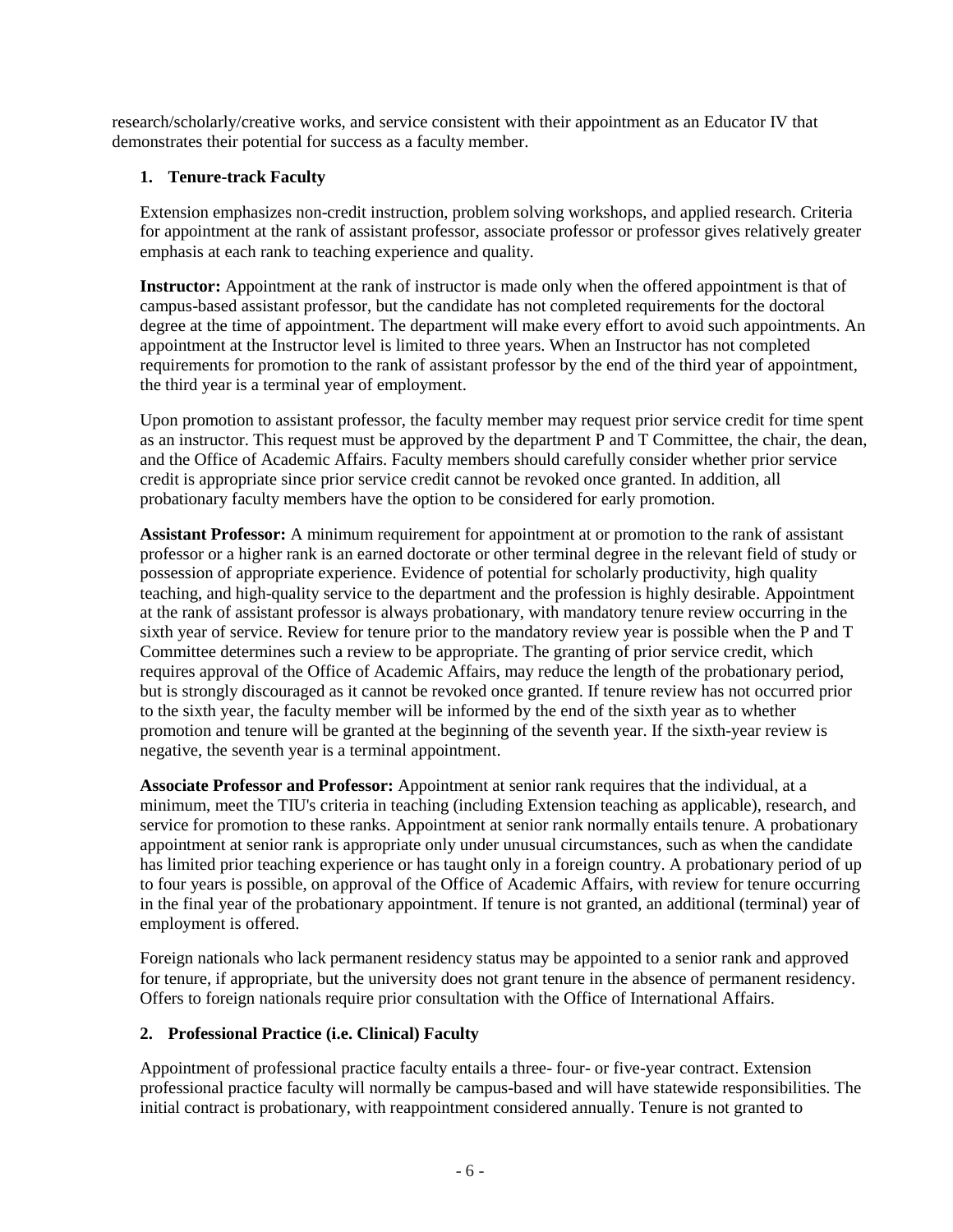professional practice faculty. There is also no presumption that subsequent contracts will be offered regardless of performance. If the department wishes to consider contract renewal, a formal review of the faculty member is required in the penultimate year of the current contract period. For more information see [Faculty Rule 3335-7.](https://trustees.osu.edu/rules/university-rules/chapter-3335-7-rules-of-the-university-faculty-concerning-clinical-faculty-appointment-reappointment-and-nonreappointment-and-promotion.html)

Professional practice faculty members in Extension can be appointed at the assistant, associate, or professor level as long as the individual, at a minimum, meets the department's criteria for teaching, scholarly work, and service at the proposed rank. A terminal degree is the minimum requirement for appointment as a professional practice faculty member.

**Assistant Professor of Professional Practice:** For an appointment as assistant professor of professional practice, a terminal degree and evidence of the ability to secure extramural funding in support of education and training programs and experience in developing and delivering education and outreach programs to clientele is expected. The ability to engage with industry and other stakeholders to identify internships and field experiences for students in non-formal educational settings and facilitating industry involvement with college programs and activities is expected.

**Associate Professor of Professional Practice and Professor of Professional Practice:** Requirements for appointments at the rank of associate professor of professional practice and professor of professional practice include those defined for the rank of assistant professor of professional practice. In addition, accomplishments consistent with the expectations in teaching, professional practice and service, and scholarship should meet, at a minimum, the department criteria for promotion to these ranks.

Professional practice faculty may be appointed to three- to five-year contracts. Every contract year is probationary with reappointment considered annually. There is no presumption that subsequent contracts will be offered, regardless of performance. Contracts must explicitly state the expectations for salary support.

Professional practice faculty may serve on University committees and task forces but not on governance. Professional practice track faculty may advise graduate students, supervise postdoctoral researchers, and be a principal investigator on extramural grant applications. Approval to advise graduate students must be obtained from the Graduate School as per [Rule 3335-5-29](https://trustees.osu.edu/rules/university-rules/chapter-3335-5-faculty-governance-and-committees.html) and detailed in the [Graduate Handbook.](https://gradsch.osu.edu/handbook) Professional practice track faculty may not serve on the P and T Committee.

# <span id="page-6-0"></span>**3. Associated Faculty**

Associated faculty appointments may be as short as a few weeks to assist with a focused project, several months to teach a workshop series, or for up to three years when a contract is useful for long-term planning and retention. Associated faculty may be renewed.

**Adjunct Assistant Professor, Adjunct Associate Professor, Adjunct Professor:** Adjunct appointments may be compensated or uncompensated. Adjunct faculty appointments are given to individuals who give academic service to the department, such as teaching workshops or participating on grant funded projects for which a faculty title is appropriate. Typically the adjunct faculty rank is determined by applying the criteria for appointment of tenure-track faculty. Adjunct faculty members are eligible for promotion (but not tenure) and the relevant criteria are those for promotion of tenure-track faculty.

**Assistant Professor, Associate Professor, Professor with FTE below 50%:** Appointment at tenuretrack titles is for individuals at 49% FTE or below, either compensated (1 to 49% FTE) or uncompensated (0% FTE). The rank of associated faculty with tenure-track titles is determined by applying the criteria for appointment of tenure-track faculty. Associated faculty members with tenure-track titles are eligible for promotion (but not tenure) and the relevant criteria are those for promotion of tenure-track faculty.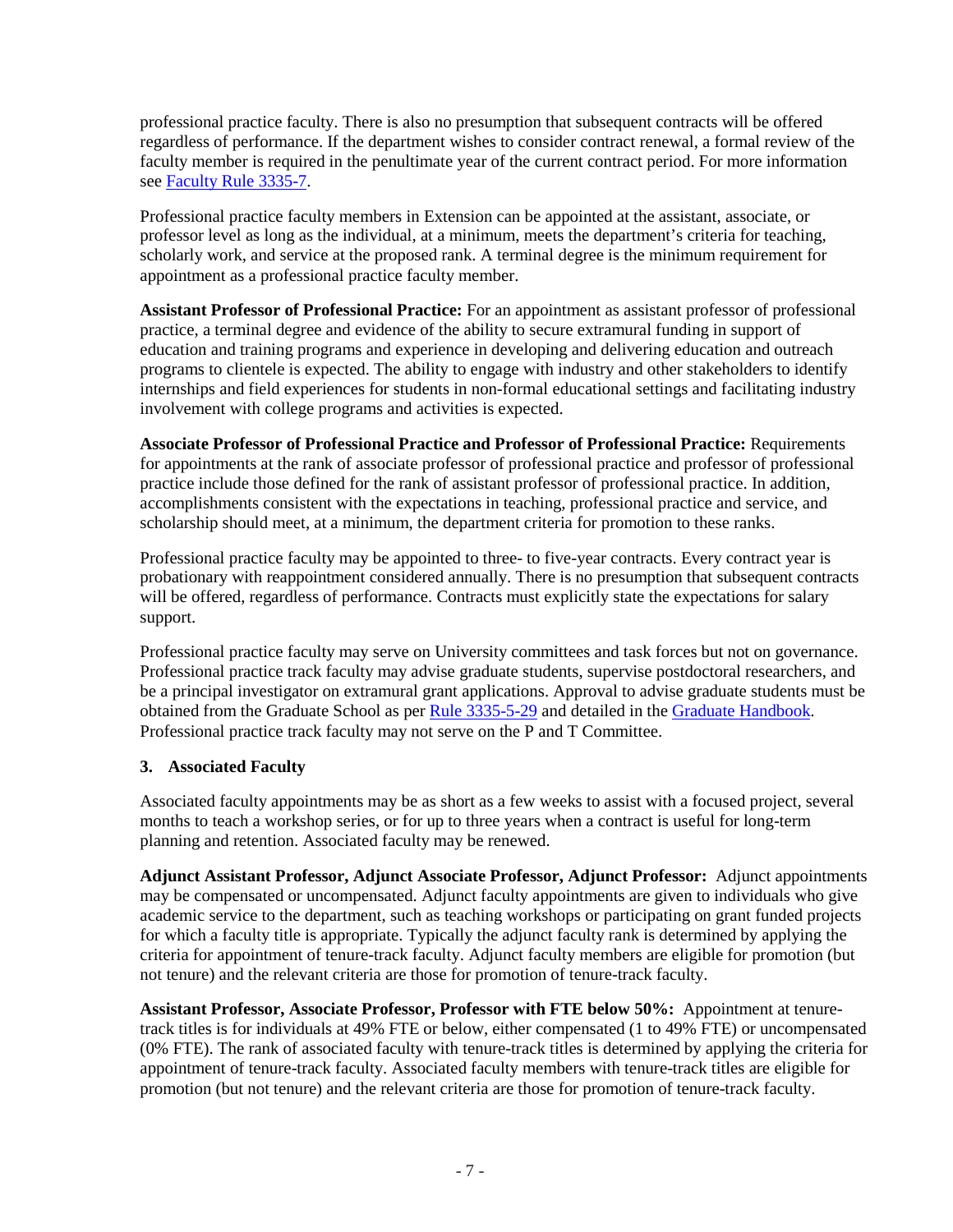**Visiting Instructor, Visiting Assistant Professor, Visiting Associate Professor, Visiting Professor:** Visiting faculty appointments may either be compensated or not compensated. Visiting faculty members on leave from an academic appointment at another institution are appointed at the rank held in that position. The rank at which other (non-regular faculty) individuals are appointed is determined by applying the criteria for appointment of tenure track faculty. Visiting faculty members are not eligible for tenure or promotion. They may not be reappointed for more than three years at 100% FTE.

# <span id="page-7-0"></span>**4. Courtesy Appointments for Faculty**

Occasionally the active academic involvement in the Department of Extension by a tenure-track or professional practice faculty member from another department at Ohio State warrants the offer of a 0% FTE (courtesy) appointment in the department. Courtesy appointments are considered for faculty affiliation in one of two ways: by invitation to the faculty member or by an individual's or administrative unit's request to be affiliated with the department because of their academic interests and potential to contribute to the departmental programs. Courtesy appointments with the department carry the expectation of appropriate active involvement to the department, such as serving as a co-investigator on a research project, or entails regular interaction on an outreach and engagement initiative for the department. In general, non-salaried faculty members are eligible to:

- teach Extension/outreach educational programs,
- develop educational materials,
- attend and participate in faculty and departmental meetings,
- serve on departmental committees, including search committees for regular faculty,
- serve as project leaders and principal investigators on funding proposals.

Faculty members on courtesy appointments are not eligible to vote on departmental governance issues.

# <span id="page-7-1"></span>**B. Procedures**

See the Faculty Policy on Faculty Recruitment and Selection and the Policy on Faculty Appointments in the [Office of Academic Affairs Policies and Procedures Handbook](https://oaa.osu.edu/policies-and-procedures-handbook) for information on the following topics:

- recruitment of tenure-track, clinical, and research faculty
- appointments at senior rank or with prior service credit
- hiring faculty from other institutions after April 30
- appointment of foreign nationals
- letters of offer

Faculty in the Department of Extension are recruited/identified in two ways: through national search or proven performance in Extension educator positions without a national search.

# <span id="page-7-2"></span>**1. Tenure-Track Faculty – Campus/Region**

A national search is required to ensure a diverse pool of highly qualified candidates for all tenure-track positions. Exceptions to this policy must be approved by the college and the Office of Academic Affairs in advance. Search procedures must entail substantial faculty involvement and be consistent with the OAA [Policy on Faculty Recruitment and Selection.](http://oaa.osu.edu/sites/default/files/links_files/facultyrecruitment.pdf)

Searches for tenure-track faculty proceed as follows:

• The dean of the college provides approval for the department to commence a search process. This approval may or may not be accompanied by constraints with regard to salary, rank, and field of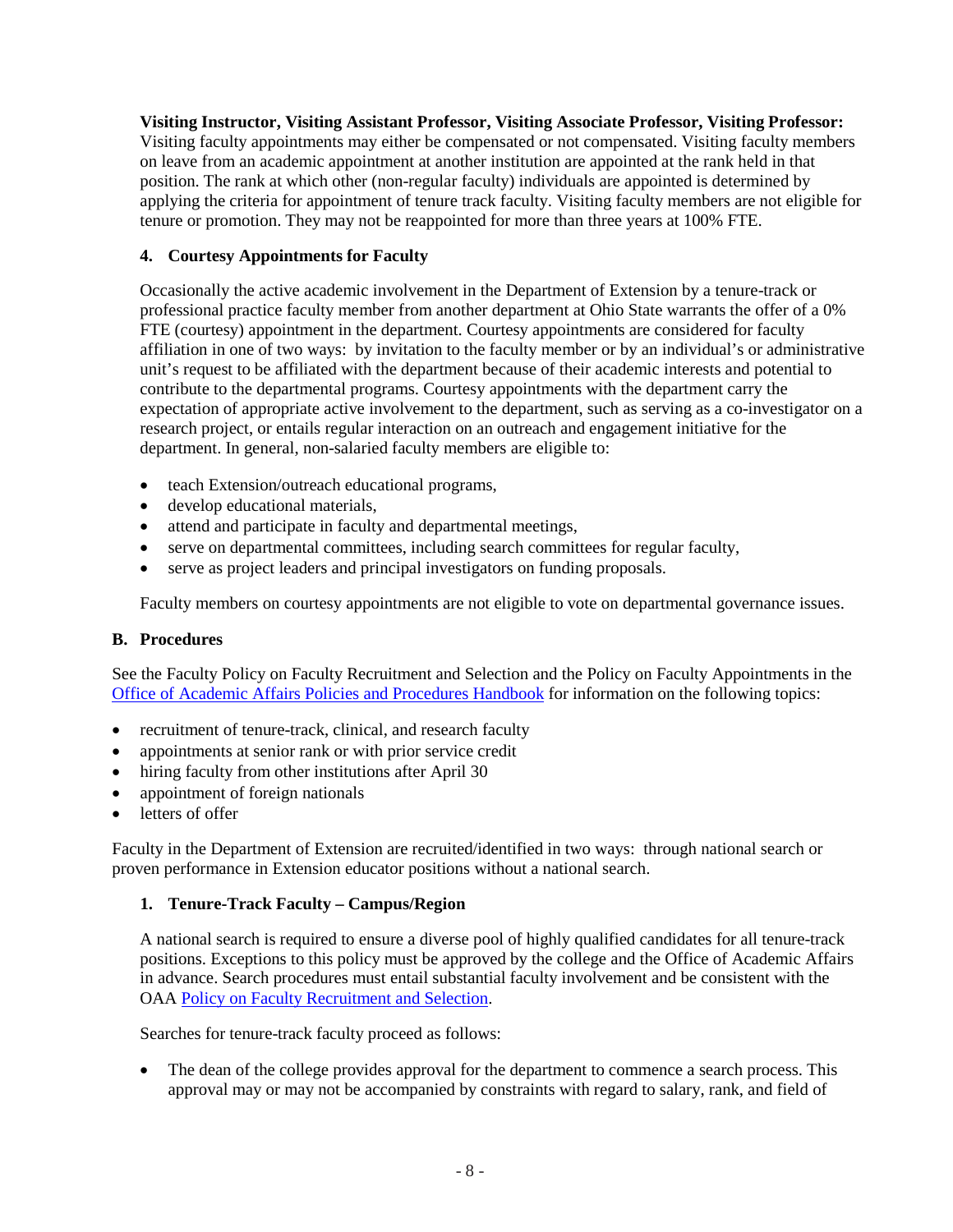expertise.

- The department chair appoints a search committee consisting of three or more faculty who reflect the field of expertise that is the focus of the search (if relevant) as well as other fields within the department.
- Prior to any search, members of all search committees must undergo inclusive hiring practices training available through the Office of Diversity and Inclusion. Implicit bias training, also strongly encouraged, is available through the Kirwan Institute for the Study of Race and Ethnicity.

The search committee:

- Appoints a Diversity Advocate who is responsible for providing leadership in assuring that vigorous efforts are made to achieve a diverse pool of qualified applicants.
- Develops a search announcement for internal posting in the university Job Postings through the Office of Human Resources and external advertising, subject to the department chair's approval. The announcement will be no more specific than is necessary to accomplish the goals of the search, since an offer cannot be made that is contrary to the content of the announcement with respect to rank, field, credentials, and salary. In addition, timing for the receipt of applications will be stated as a preferred date, not a precise closing date, in order to allow considerations of any applications that arrive before the conclusion of the search.
- Develops and implements a plan for external advertising and direct solicitation of nominations and applications. If there is any likelihood that the applicant pool will include qualified foreign nationals, the search committee must advertise using at least one 30-day online ad in a national professional journal. The university does not grant tenure in the absence of permanent residency ("green card"), and strict U. S. Department of Labor (DOL) guidelines do not permit sponsorship of foreign nationals for permanent residency unless the search process resulting in their appointment to a tenure-track position included an advertisement in a field-specific nationally circulated print journal.
- Screens applications and letters of recommendation and presents to the full faculty a summary of those applicants (usually three to five) judged worthy of interview. If the faculty agrees with this judgment, on-campus interviews are arranged by the search committee chair, assisted by the department office. If the faculty does not agree, the department chair in consultation with the faculty determines the appropriate next steps (solicit new applications, review other applications already received, cancel the search for the time being).
- Meets to discuss perceptions and preferences, and to review the rating of each candidate following completion of interviews. The committee provides on behalf of the faculty a report of the level of support to extend an offer.

On-campus interviews must include opportunities for interaction with faculty groups, including the search committee, the department chair, the director of Extension, and the dean or designee. In addition, all candidates make a presentation to the faculty. The presentation could include an actual workshop or another mock instructional format. All candidates interviewing for a particular position must follow the same interview format. All participating in the interview process have a chance to rate the candidate using an anonymous "ballot."

If the offer involves senior rank, the P and T Committee members vote also on the appropriateness of the proposed rank. If the offer may involve prior service credit, the P and T Committee members vote on the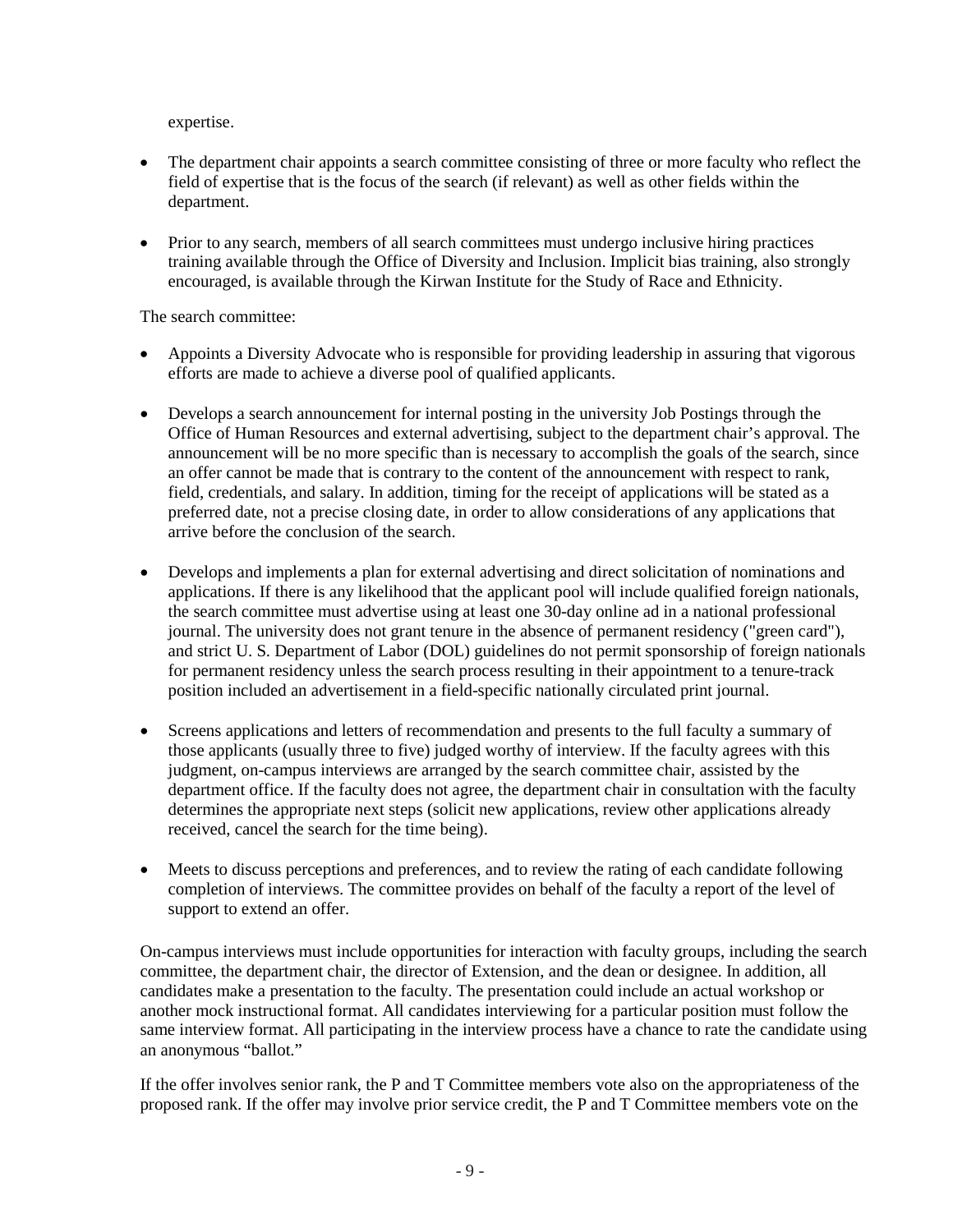appropriateness of such credit. The P and T Committee reports a recommendation on the appropriateness of the proposed rank or the appropriateness of prior service credit to the department chair. Appointment offers at the rank of associate professor or professor, with or without tenure, and/or offers of prior service credit require prior approval of the Office of Academic Affairs.

In the event that more than one candidate achieves the level of support required to extend an offer, the department chair decides which candidate to approach first. The details of the offer, including compensation, are determined by the department chair.

Potential appointment of a foreign national who lacks permanent residency must be discussed with the Office of International Affairs. The university does not grant tenure in the absence of permanent residency status. The department will therefore be cautious in making such appointments and vigilant in assuring that the appointee seeks residency status promptly and diligently.

# <span id="page-9-0"></span>**2. Extension Educators Applying for a Tenure-Track Position without a National Search**

Extension educators who have a minimum of a master's degree and have attained the rank of Educator IV may apply for a tenure-track position. The process is initiated upon the written request of the educator in a letter to the department chair. The educator will develop a dossier following the most current OSU faculty guidelines. Educators seeking a faculty appointment must meet the minimum criteria for teaching, service and research/scholarly/creative work for Educator IV. The candidate must provide evidence of the potential for sustained faculty achievement at the assistant professor level.

The review process will include reviews by the department P and T Committee, the division directors/program leaders, and the department chair. Procedures for P and T Committee votes as detailed above will be followed. The department chair will make the final determination of whether to offer faculty status to the candidate and will contact the candidate. Ordinarily, when an educator enters the faculty rank, it will be with an appointment at the assistant professor rank with six years of probationary status. If a request for a faculty position without a search is not approved, the educator will remain an Educator IV.

# <span id="page-9-1"></span>**3. Professional Practice (i.e. Clinical) Faculty**

Searches for professional practice faculty generally proceed identically as for tenure-track faculty, with the exception that the candidate's presentation during the on-campus interview may be on professional /educational practice rather than scholarship, and exceptions to a national search require approval only by the college dean.

# <span id="page-9-2"></span>**4. Associated Faculty**

Associated faculty appointments, either requested by individuals or recommended by the department tenure-track faculty or the chair, shall be reviewed by the associate chairs and the division directors/program leaders. This review shall include a copy of the candidate's vita, a letter of request by the individual seeking associated faculty status or a letter of nomination by a department faculty member or chair outlining the rationale for the appointment and benefit to the department, and an interview with the associate chairs, and/or the division directors/program leaders, and/or the chair unless specifically waived due to prior appointment or other circumstances. The associate chairs and the division directors/program leaders shall make a recommendation to the chair. Approval will be obtained by a twothirds positive vote of the P and T Committee. All associated faculty appointments will be reviewed annually for reappointment.

Associated faculty for whom promotion is a possibility follow the promotion guidelines and procedures for tenure-track faculty (see Appointment Criteria above), with the exception that the review does not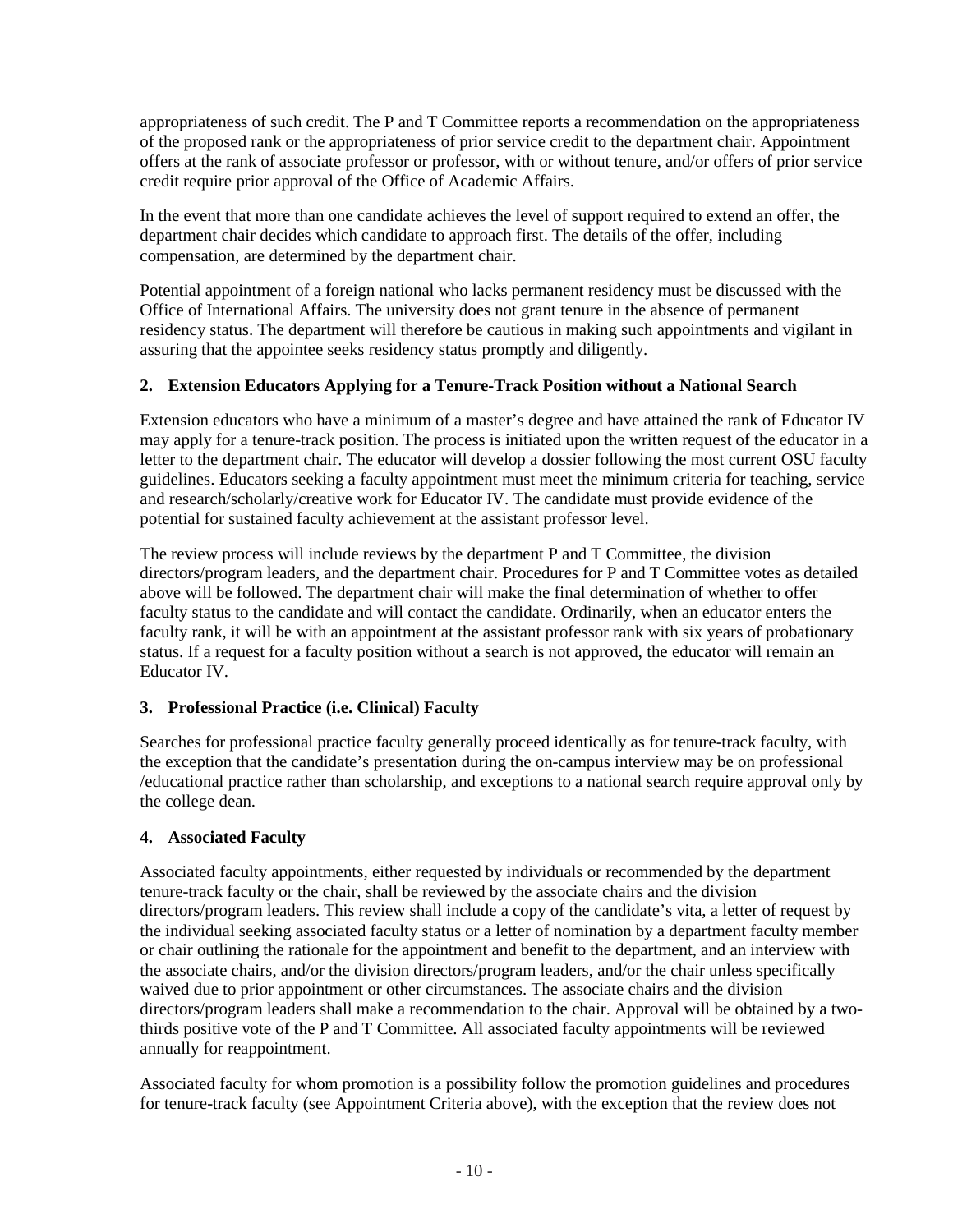proceed to the college level if the department chair's recommendation is negative, and does not proceed to the university level if the dean's recommendation is negative.

# <span id="page-10-0"></span>**5. Courtesy Appointments for Faculty**

Any department faculty member may propose a 0% FTE (courtesy) appointment for a tenure-track, professional practice, or research faculty member from another Ohio State department. A proposal that describes the uncompensated academic service to the department justifying the appointment is considered by the department P and T Committee.

All courtesy appointment faculty will have their responsibilities outlined prior to the appointment. The term of appointment is for one year with an annual review. The purpose of this review will be to assess the faculty member's record of contributions to the department and to guard against non-salaried appointments becoming courtesy appointments with no significant contribution to departmental programs. The review will be conducted by the department chair and, in alternate years, by the faculty represented by the appropriate promotion and tenure committee. Following satisfactory review, the department chair will renew the appointment.

To implement the latter review, the promotion and tenure committee chair will request from non-salaried appointees a listing of their contributions in teaching, research, outreach and service to the department during the past two years. The promotion and tenure committee will discuss these contributions and will make a recommendation to the faculty and department chair regarding re-appointment or termination of the appointment.

# <span id="page-10-1"></span>V. **Annual Review Procedures**

Every faculty member must have an annual written performance review. The TIU shall follow the requirements for annual reviews as set forth in the [Policy on Faculty Annual Review.](https://oaa.osu.edu/sites/default/files/links_files/annualreview_0.pdf)

The annual reviews of every faculty member are based on expected performance in teaching, scholarship, and service as set forth in the department's guidelines on faculty duties and responsibilities; on any additional assignments and goals specific to the individual; and on progress toward promotion where relevant.

The documentation required for the annual performance review of every faculty member is described under Merit Salary Increases below. This material must be submitted to the department chair no later the final day of January following the review period.

The department chair is required (per [Faculty Rule 3335-3-35\)](https://trustees.osu.edu/rules/university-rules/chapter-3335-3-administration.html) to include a reminder in the annual review letter that all faculty have the right (per [Faculty Rule 3335-5-04\)](https://trustees.osu.edu/rules/university-rules/chapter-3335-5-faculty-governance-and-committees.html) to view their primary personnel file and to provide written comment on any material therein for inclusion in the file.

# <span id="page-10-2"></span>**A. Procedures**

All faculty members receive written evaluations each year. A face-to-face or a web-based video meeting of the faculty member and chair, associate chair, or division director/program leader is required as part of the annual review. Additional face-to-face or web-based meetings may be held if either one requests a meeting, or to discuss changes needed in the annual statement of responsibilities and expectations. In most cases a meeting is held with the division director/program leader or associate chair to review the faculty member's accomplishments during the past year, assess whether goals have been achieved, and discuss future goals. During the meeting, suggestions and recommendations for reaching or maintaining a high level of productivity are made and the faculty member's involvement in development of an action plan is encouraged. The meeting also addresses specific strengths and weaknesses of the faculty member and recommendations for improvement where needed. The follow-up meeting related to performance counseling may be optional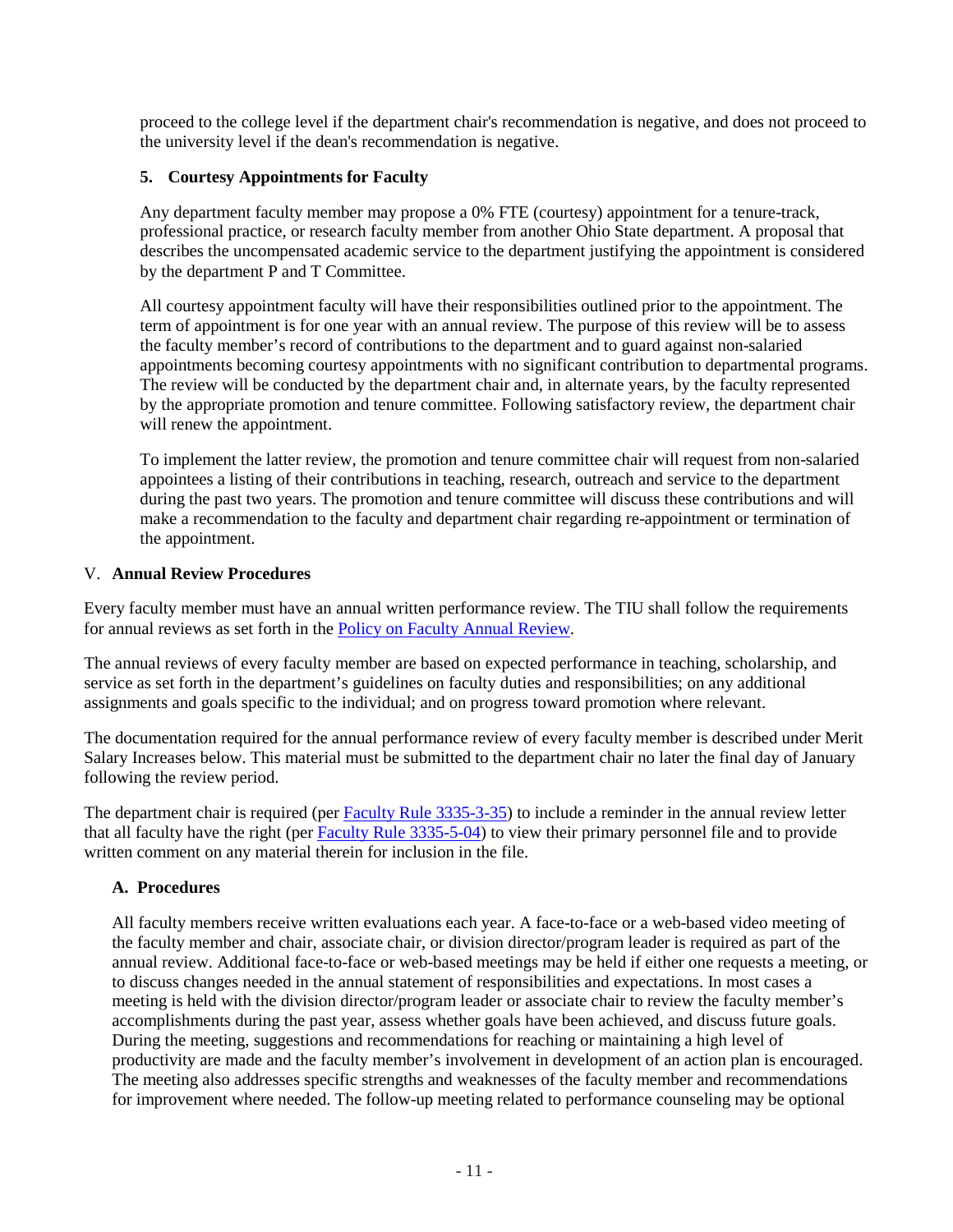for some tenured faculty members who have established a high level of performance. All faculty members have the option of adding written comments to their annual performance evaluations before they are placed in the faculty member's personnel file.

The associate chair or division director/program leader recommends annual salary increases and other performance rewards to the department chair/director. Salary increases are formulated with the goal of distributing available funds in a manner that achieves the optimal distribution of salaries. As a general approach to formulating salary recommendations, the associate chairs/unit heads divide faculty into four groups based on continuing productivity (consistently exceeded expectations, often exceeded expectations, met expectations, and did not meet expectations) and considers market and internal equity issues as appropriate.

Faculty members wishing to discuss dissatisfaction with their salary increase with the department chair should be prepared to explain how their salary (rather than the increase) is inappropriately low, since increases are solely a means to the end of an optimal distribution of salaries.

# <span id="page-11-0"></span>**B. Probationary Tenure-Track Faculty**

Every probationary tenure-track faculty member is reviewed annually by the chair, who meets with the faculty member following the P and T Committee review to discuss his or her performance, future plans, and goals; and prepares a written evaluation that includes a recommendation on whether to renew the probationary appointment.

The department P and T Committee reviews each probationary tenure-track faculty dossier annually in the Fall and provides the chair a written evaluation of the faculty member's progress in the probationary tenuretrack. The committee review focuses on strengths and weaknesses of the dossier and provides a succinct summary of strengths and weaknesses in the committee letter to the department chair. First year probationary faculty should submit a dossier for review in the fall if they are hired in the first six months of the calendar year. If the committee has considerable concerns regarding the progress of first, second, third, or fifth year probationary faculty, it may elect to call for a vote on renewing the probationary faculty appointment. If a vote is taken, the results are included in the committee letter to the chair.

If the committee feels that the candidate is making exceptional progress in the tenure-track, it may encourage the candidate to consider going up for promotion and tenure before the sixth year. The P and T Committee letters become part of the cumulative dossier for promotion and tenure.

If the department chair recommends renewal of the appointment, this recommendation is final. The department chair's annual review letter to the faculty member renews the probationary appointment for another year and includes content on future plans and goals. The faculty member may provide written comments on the review. The department chair's letter (along with the faculty member's comments, if received) is forwarded to the dean of the college. In addition, the annual review letter becomes part of the cumulative dossier for promotion and tenure (along with the faculty member's comments if he or she chooses).

If the department chair recommends nonrenewal, the Fourth-Year Review process (per [Faculty Rule 3335-6-](https://trustees.osu.edu/rules/university-rules/chapter-3335-6-rules-of-the-university-faculty-concerning-faculty-appointments-reappointments-promotion-and-tenure.html) [03\)](https://trustees.osu.edu/rules/university-rules/chapter-3335-6-rules-of-the-university-faculty-concerning-faculty-appointments-reappointments-promotion-and-tenure.html) is invoked. Following completion of the comments process, the complete dossier is forwarded to the college for review and the dean makes the final decision on renewal or nonrenewal of the probationary appointment.

# <span id="page-11-1"></span>**1. Fourth-Year Review**

During the fourth year of the probationary period the annual review follows the same procedures as the mandatory tenure review, with the exception that external evaluations are optional and the dean (not the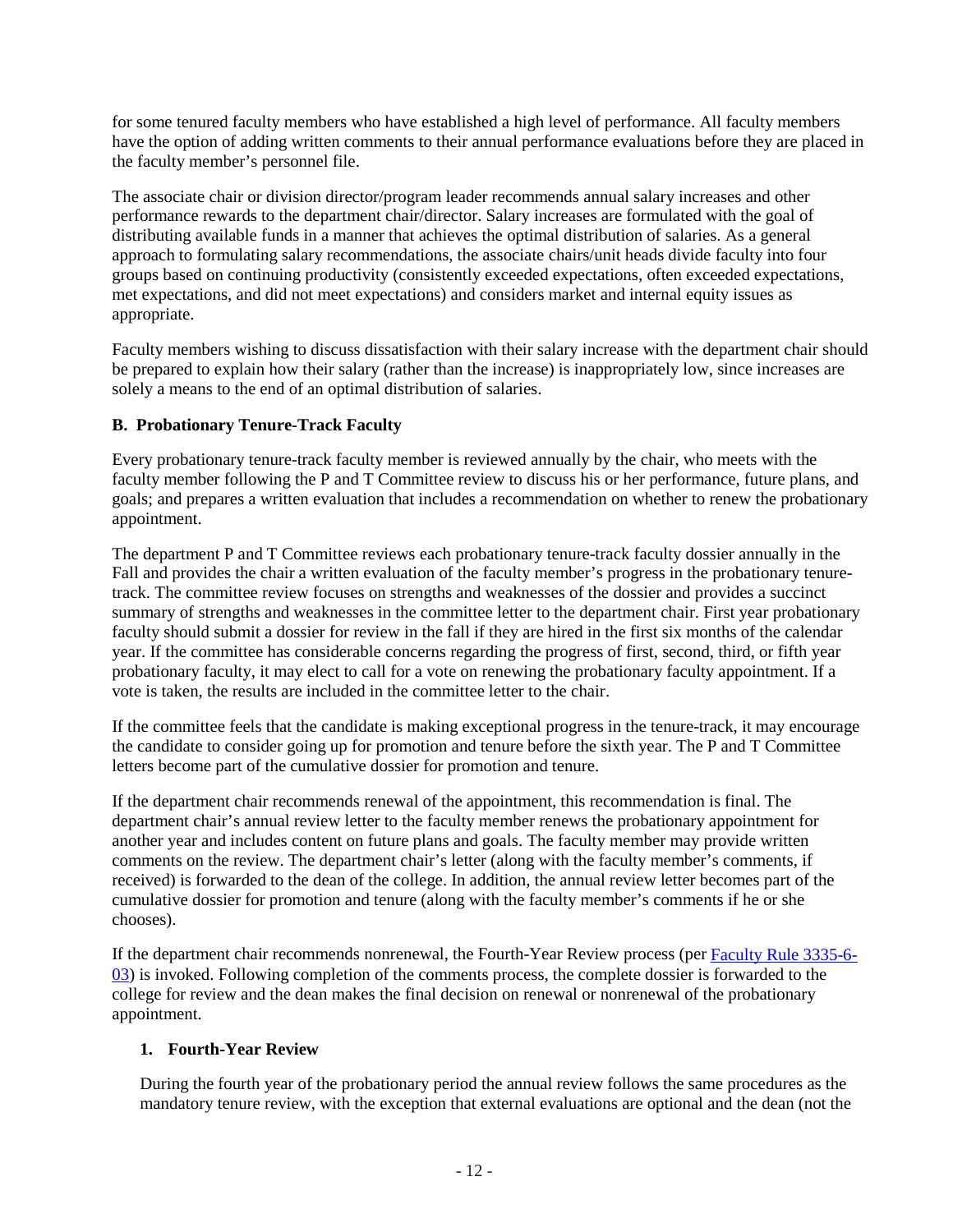department chair) makes the final decision regarding renewal or nonrenewal of the probationary appointment.

External evaluations are only solicited when either the department chair or the P and T Committee determine that they are necessary to conduct the Fourth-Year Review. This may occur when the candidate's scholarship is in an emergent field, interdisciplinary, or the committee does not feel capable of evaluating the scholarship without outside input. On completion of the review, the eligible committee members vote by written ballot on fourth year faculty on whether to renew the probationary appointment.

Since this department follows fourth year review procedures for all annual reviews of probationary tenure track faculty, no modifications are required for the fourth year review and a vote is required. However, at the conclusion of the department review, the formal comments process (per [Faculty Rule 3335-6-04\)](https://trustees.osu.edu/rules/university-rules/chapter-3335-6-rules-of-the-university-faculty-concerning-faculty-appointments-reappointments-promotion-and-tenure.html) is followed and the case is forwarded to the college for review, regardless of whether the department chair recommends renewal or nonrenewal.

# <span id="page-12-0"></span>**2. Exclusion of Time from Probationary Period**

[Faculty Rule 3335-6-03 \(D\)](https://trustees.osu.edu/rules/university-rules/chapter-3335-6-rules-of-the-university-faculty-concerning-faculty-appointments-reappointments-promotion-and-tenure.html) sets forth the conditions under which a probationary tenure track faculty member may exclude time from the probationary period. The full text of the rule is available at [https://trustees.osu.edu/rules/university-rules/chapter-3335-6-rules-of-the-university-faculty-concerning](https://trustees.osu.edu/rules/university-rules/chapter-3335-6-rules-of-the-university-faculty-concerning-faculty-appointments-reappointments-promotion-and-tenure.html)[faculty-appointments-reappointments-promotion-and-tenure.html.](https://trustees.osu.edu/rules/university-rules/chapter-3335-6-rules-of-the-university-faculty-concerning-faculty-appointments-reappointments-promotion-and-tenure.html) Additional procedures and guidelines can be found in the Office of Academic Affairs *[Policies and Procedures Handbook](http://oaa.osu.edu/sites/default/files/uploads/handbooks/policies-and-procedures/full-handbook.pdf)*.

# <span id="page-12-1"></span>**C. Tenured Faculty**

Every faculty member (tenured and probationary) must have an annual performance review. The department follows the requirements for annual performance reviews as set forth in the [Office of Academic Affairs](https://oaa.osu.edu/policies-and-procedures-handbook)  [Policies and Procedures Handbook](https://oaa.osu.edu/policies-and-procedures-handbook) and the [Pattern of Administration for the Department of Extension.](https://extension.osu.edu/policy-and-procedures-handbook/ii-administrative-and-program-resources)

Tenured assistant professors and associate professors are reviewed annually by the department chair with input from the associate chairs and division directors/program leaders. The annual performance review provides the opportunity for documentation and discussion of accomplishments over the past 12 months as well as responsibilities, expectations, and objectives for the coming year. Documentation of past accomplishments should focus (whenever possible) on both what has been accomplished and the impact of a faculty member's efforts. This is true for individual accomplishments and for accomplishments made as a contributing member of a team. The faculty member may provide written comments on the review.

Professors are reviewed annually by the department chair. The department chair meets with the faculty member to discuss his or her performance and future plans and goals and prepares a written evaluation on these topics. The faculty member may provide written comments on the review.

# <span id="page-12-2"></span>**D. Professional Practice Faculty**

The chair will review professional practice faculty annually. The chair will consider the faculty member's contributions and base the review on the department's criteria for teaching, research/scholarly/creative work, and service that are consistent with those for tenure-track faculty at the same rank. The faculty member will receive written notification of the chair's finding.

If the department chair determines that the position held by a professional practice faculty member will not continue, the faculty member is informed that the final contract year will be a terminal year of employment. The standards of notice set forth in Faculty Rule  $3335-6-08$  must be observed.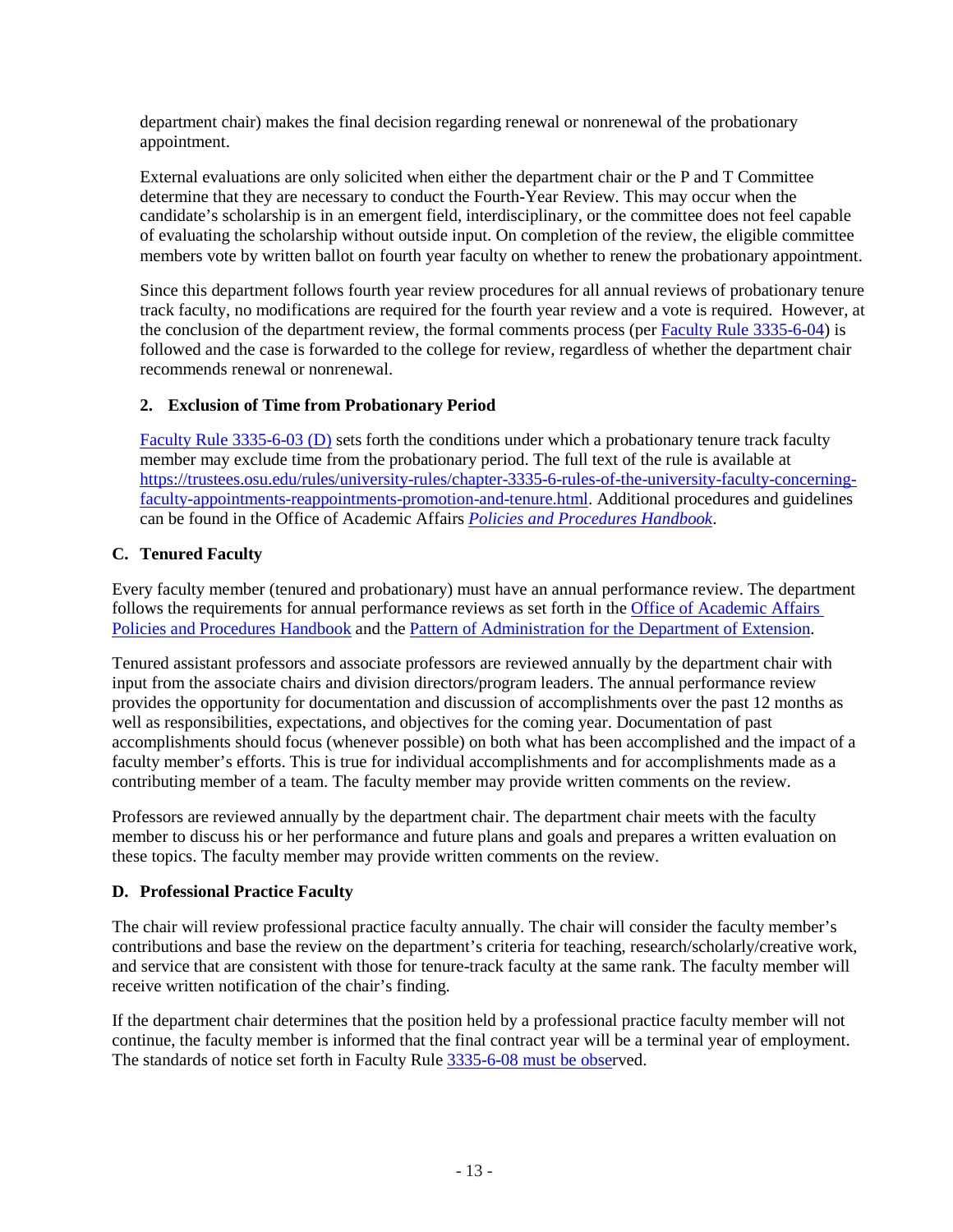## <span id="page-13-0"></span>**E. Associated Faculty**

Compensated associated faculty members in their initial appointment must be reviewed before reappointment. The department chair, or designee, prepares a written evaluation and meets with the faculty member to discuss his or her performance, future plans, and goals. The chair's recommendation on renewal of the appointment is final. If the recommendation is to renew, the chair may extend a multiple year appointment.

The chair, or designee, reviews compensated associated faculty members on a multiple year appointment annually. The chair, or designee, prepares a written evaluation and meets with the faculty member to discuss performance, future plans, and goals. No later than October 15 of the final year of the appointment, the chair will decide whether or not to reappoint. The chair's recommendation on reappointment is final.

## <span id="page-13-1"></span>**VI. Merit Salary Increases and Other Rewards**

## <span id="page-13-2"></span>**A. Criteria**

Except when the university dictates any type of across the board salary increase, all funds for annual salary increases are directed toward rewarding meritorious performance and assuring, to the extent possible given financial constraints, that salaries reflect the market and are internally equitable.

On occasion, one-time cash payments or other rewards, such as extra travel funds, are made to recognize noncontinuing contributions that justify reward but do not justify permanent salary increases. Such payments/rewards are considered at the time of annual salary recommendations.

Meritorious performance in teaching, scholarship, and service is assessed in accordance with the same criteria that form the basis for promotion decisions. Faculty with high-quality performance in all three areas of endeavor and a pattern of consistent professional growth will necessarily be favored. Faculty members whose performance is unsatisfactory in one or more areas are likely to receive minimal or no salary increases. The annual performance review provides the opportunity for documentation and discussion of accomplishments over the past 12 months as well as responsibilities, expectations, and objectives for the coming year. Documentation of past accomplishments should focus (whenever possible) on both what has been accomplished and the impact of a faculty member's efforts. This is true for individual accomplishment and for accomplishments made as a contributing member of a team.

Faculty who fail to submit the required documentation for an annual performance review at the required time will receive no salary increase in the year for which documentation was not provided, except in extenuating circumstances, and may not expect to recoup the foregone raise at a later time.

#### <span id="page-13-3"></span>**B. Documentation**

The annual performance review of every faculty member requires that two summary documents be submitted to the department chair no later than the date specified by the department:

- updated CV, which will be made available to all faculty in an accessible place
- updated Office of Academic Affairs dossier outline, [Policies and Procedures Handbook, Volume 3](https://oaa.osu.edu/sites/default/files/uploads/handbooks/policies-and-procedures/3HBPT.pdf)

Any published materials presented for consideration should be in the form of reprints, photocopies of journal articles, or other final form that documents actual publication. An author's manuscript does not document publication.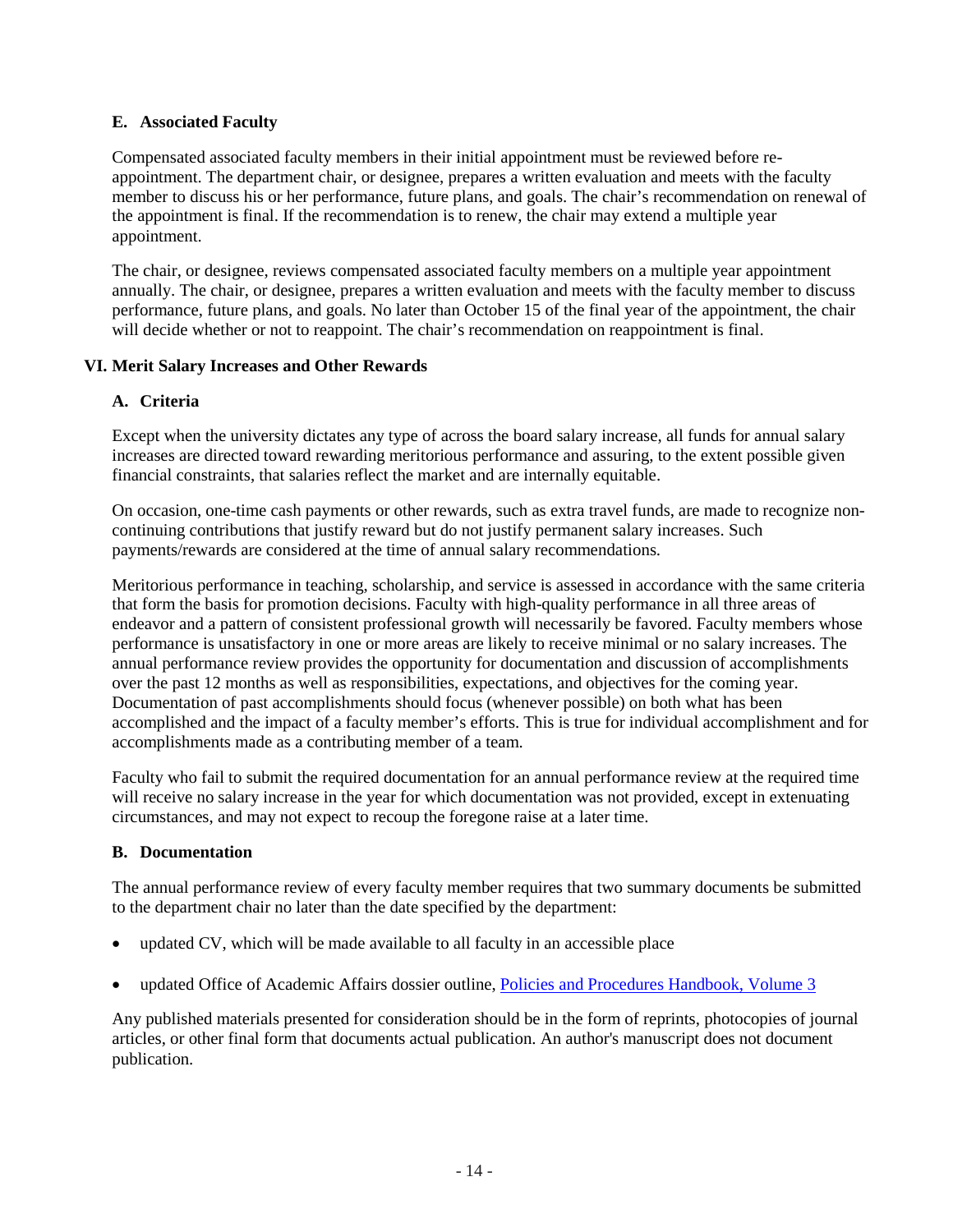Under no circumstances should faculty solicit evaluations from any party for purposes of the annual review, as such solicitation places its recipient in an awkward position and produces a result that is unlikely to be candid.

<span id="page-14-0"></span>The time period covered by the documentation described below is the previous 12 months.

# **1. Teaching**

Teaching excellence is fundamental to the mission of the College of Food, Agricultural, and Environmental Sciences (CFAES) and is the predominate role of faculty in the Department of Extension. CFAES expects outstanding commitment to, and demonstrated performance in, enhancing the learning of our students whether they are enrolled in classes for credit or are learners in Extension learning situations.

It is expected that every faculty member abides by University rules that require students in every class to be afforded a formal opportunity to provide feedback on the quality of instruction they have received. Probationary faculty must use the Student Evaluation of Instruction (SEI) for formal credit classes and the Evaluation of Effective Extension Teaching (EEET) forms for informal non-credit Extension teaching. SEIs and EEETs may be augmented with instructor designed instruments.

Furthermore, probationary faculty, as part of their evaluation of quality of teaching, must complete a comprehensive assessment including quantitative and qualitative elements.

Among other areas of assessment, the department expects faculty with teaching responsibilities to be assessed on the following dimensions of teaching effectiveness (credit generating instruction and outreach instruction).

- mastery of the subject matter;
- continuous growth in subject matter knowledge;
- ability to organize and communicate class material with logic, conviction, and enthusiasm;
- objectivity;
- contributions to curricula or program development;
- creativity in course or program development, methods of presentation and incorporation of new materials and ideas;
- capacity to enhance students' awareness of the relationship between subjects studied, important problems, and other fields of knowledge;
- advising undergraduates, graduate students and Extension clientele;
- directing graduate and undergraduate research programs.

The following dimensions of teaching performance are expected of Extension teachers.

- an understanding of the needs for knowledge by outreach to students/clients/users;
- the ability to communicate effectively with students;
- the ability to anticipate the "teachable moment" regarding the needs of outreach students and to respond with appropriate educational activities.

In addition, performance in Extension teaching is evaluated in terms of: (1) the development and delivery of outreach education programs; (2) changed practices, policies or behavior from outreach education; (3) the development of teaching materials; and (4) Extension publications and juried presentations.

Supplemental materials which may be requested/required to supplement data in the dossier report include: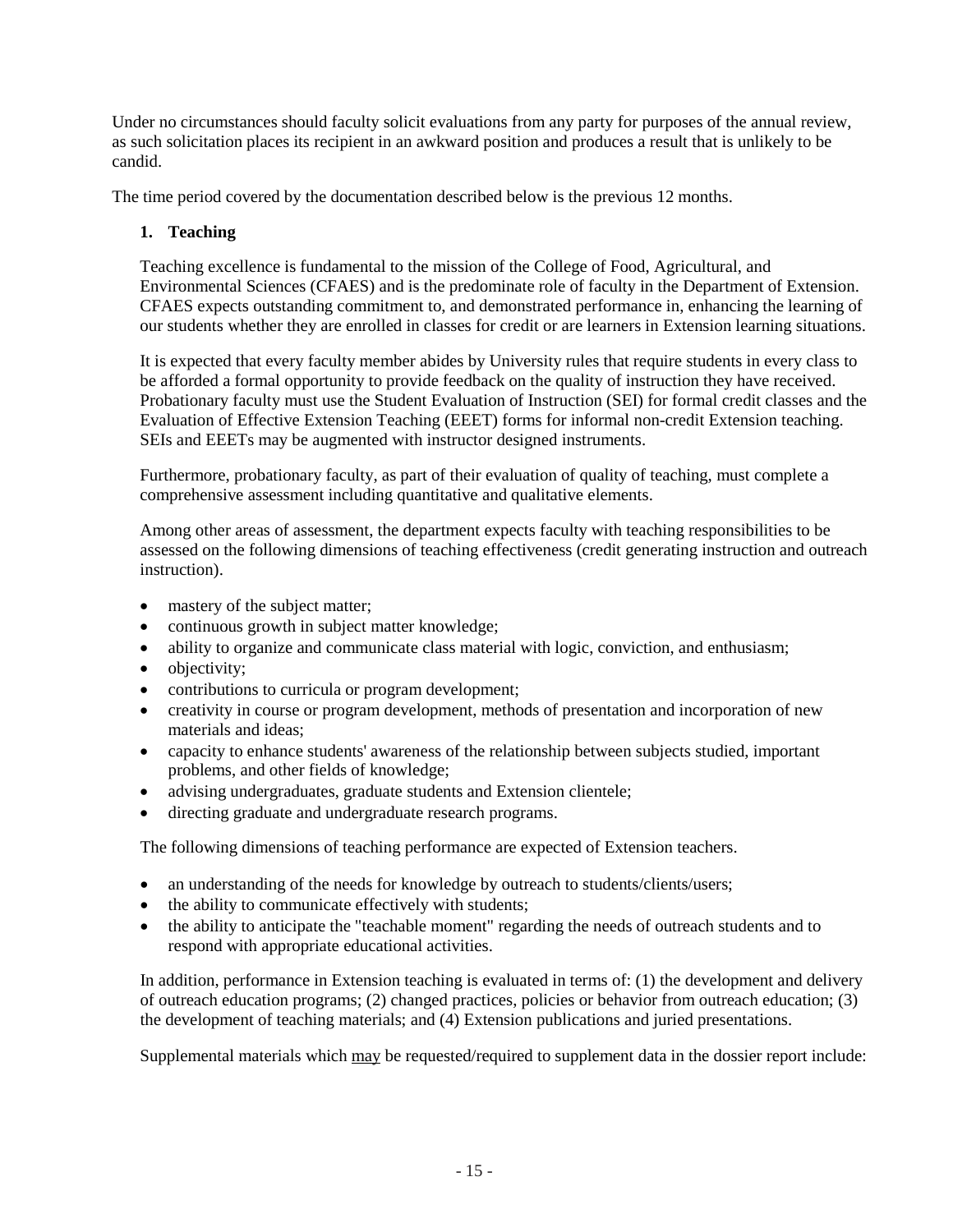- Summary reports of at least three EEET reports (per year), SEIs if the faculty member taught a credit course
- At least one peer evaluation of teaching letter per year as required by the department's peer evaluation of teaching program
- Other relevant documentation of teaching as appropriate.

# <span id="page-15-0"></span>**2. Scholarship**

All candidates for tenure and promotion must demonstrate clear excellence in scholarship. For Extension faculty scholarship may include survey work, applied research, development of educational material or methods among other activities that deliver information in a format that meets clientele needs. The nature and extent of their contribution will be commensurate with their assigned responsibilities, the amount of time allocated for scholarship, and the extent to which they have resources available to support these activities. Hence, the nature and scope of their scholarly output may vary by location or assignment (county). However, for all candidates, their research scholarship must be adequate for the expectations assigned and of sufficiently high quality to indicate excellent performance.

Excellence is indicated by the validation of candidates' work by their peers, particularly in settings where peer reviewers and editors decline to publish all submissions due to competition for limited publication space. Typical sources of such validation include publication in peer-reviewed journals, acceptance of peer-reviewed papers, publications of scholarly books, publication of peer-reviewed Extension publications, awarding of peer-reviewed grants, invited presentations, patents awarded and prestigious awards received. Recognition will also be given to non-traditional kinds of research scholarship when it is validated by peers and shared with others. In such cases, it is incumbent on the candidate to document the quality indicators of such contributions.

The department values interdisciplinary and team-based scholarship. Such contributions will be recognized. Candidates must document the nature and extent of their contributions in the context of the total team so that colleagues can accurately value their individual contribution to the outcome of the group.

Supplemental materials which may be requested/required to supplement data in the dossier report include:

- Copies of scholarly papers published or accepted for publication. Papers accepted for publication but not yet published must be accompanied by a letter from the publisher stating that the paper has been unequivocally accepted and is in final form with no further revisions needed.
- Documentation of grants and contracts received.
- Other relevant documentation of research as appropriate e.g. published reviews including publications where one's work is favorably cited, or grants and contract proposals that have been submitted.

# <span id="page-15-1"></span>**3. Service**

All faculty members are expected to contribute actively to the governance of the department, the college and the university. Service activities include serving on such committees as the chair, VP/dean, provost or president may assign as well as committees to which one has been elected by his/her colleagues; serving in supportive administrative roles such as program direction, when asked; serving the profession through such activities as service as an officer on the board of a professional organization or journal (including editor roles), or participation in organizing a symposium; representing the University in service to the nonacademic community; serving in special roles in the community by Extension personnel such as with commodity groups, community development groups, youth support groups, etc. When a candidate shows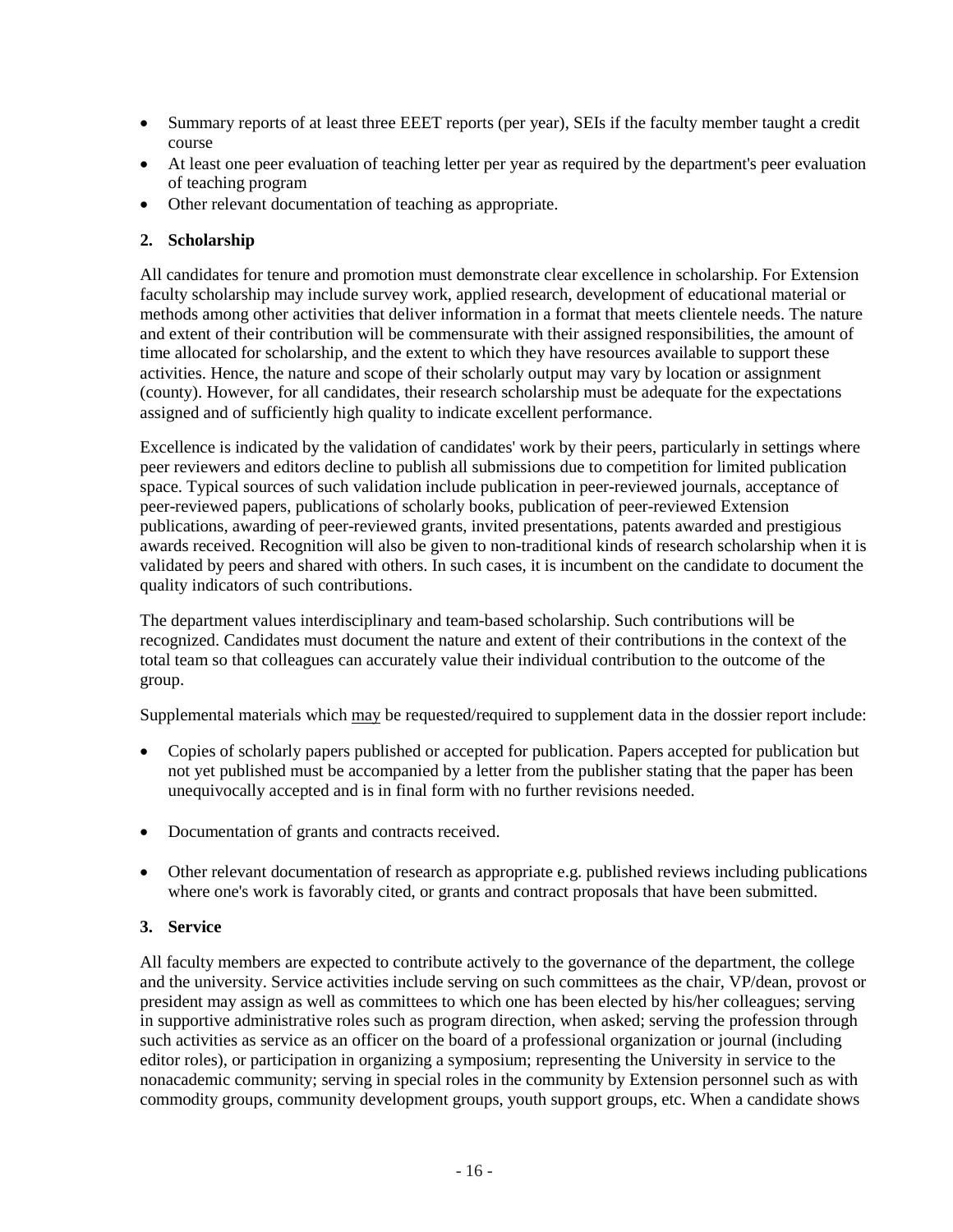special ability in service, it should be part of the consideration during tenure review, but such special ability will not relieve the candidate of demonstrating excellence in teaching and scholarly activities.

Supplemental materials which may be requested/required to supplement data in the dossier report include:

• Any available documentation of the quality of service that enhances the list of service activities in the dossier.

## <span id="page-16-0"></span>**VII. Promotion and Tenure and Promotion Reviews**

## <span id="page-16-1"></span>**A. Criteria**

[Faculty Rule 3335-6-02](https://trustees.osu.edu/rules/university-rules/chapter-3335-6-rules-of-the-university-faculty-concerning-faculty-appointments-reappointments-promotion-and-tenure.html) provides the following context for promotion and tenure and promotion reviews:

*In evaluating the candidate's qualifications in teaching, scholarship, and service, reasonable flexibility shall be exercised, balancing, where the case requires, heavier commitments and responsibilities in one area against lighter commitments and responsibilities in another. In addition, as the university enters new fields of endeavor, including interdisciplinary endeavors, and places new emphases on its continuing activities, instances will arise in which the proper work of faculty members may depart from established academic patterns. In such cases care must be taken to apply the criteria with sufficient flexibility. In all instances, superior intellectual attainment, in accordance with the criteria set forth in these rules, is an essential qualification for promotion to tenured positions. Clearly, insistence upon this standard for continuing members of the faculty is necessary for maintenance and enhancement of the quality of the university as an institution dedicated to the discovery and transmission of knowledge.*

A substantial contribution to educational outreach in an area of specialization should be documented. Faculty members are expected to recognize the value of and seek interdisciplinary approaches to problem solving. There must be evidence that the candidate contributes to teamwork and to service activities that benefit the profession and citizens of the State.

The primary function of county and non-campus-based faculty is to provide high quality community-based instruction and to serve the educational needs of their communities. With this consideration in mind, in evaluating these faculty members for promotion and tenure or promotion, the department will give greater emphasis to the quality of teaching and service relative to applied research. Recognizing that the character and quantity of applied research by county and non-campus-based faculty may differ from that of campus-based faculty, due to the weight of other responsibilities and lack of access to comparable resources, the department nevertheless expects county and non-campus-based faculty to establish a program of high quality scholarly activity and to document scholarly and creative work through a discriminating peer review process, particularly by those outside the OSU Extension organization. The work should be broadly distributed reaching the largest possible audience of peers and used by peers and other professionals. Clear documentation of impact should be evident. Some faculty members have an administrative appointment as area leader or non-campus-based Extension unit. Other faculty may have temporary assignments as team leaders or coordinators of statewide programming efforts. Quality in these areas of service will be considered.

#### <span id="page-16-2"></span>**1. Promotion to Associate Professor with Tenure**

[Faculty Rule 3335-6-02](https://trustees.osu.edu/rules/university-rules/chapter-3335-6-rules-of-the-university-faculty-concerning-faculty-appointments-reappointments-promotion-and-tenure.html) provides the following general criteria for promotion to associate professor with tenure:

*The awarding of tenure and promotion to the rank of associate professor must be based on convincing evidence that the faculty member has achieved excellence as a teacher, as a scholar, and as one who provides effective service; and can be expected to continue a program of high*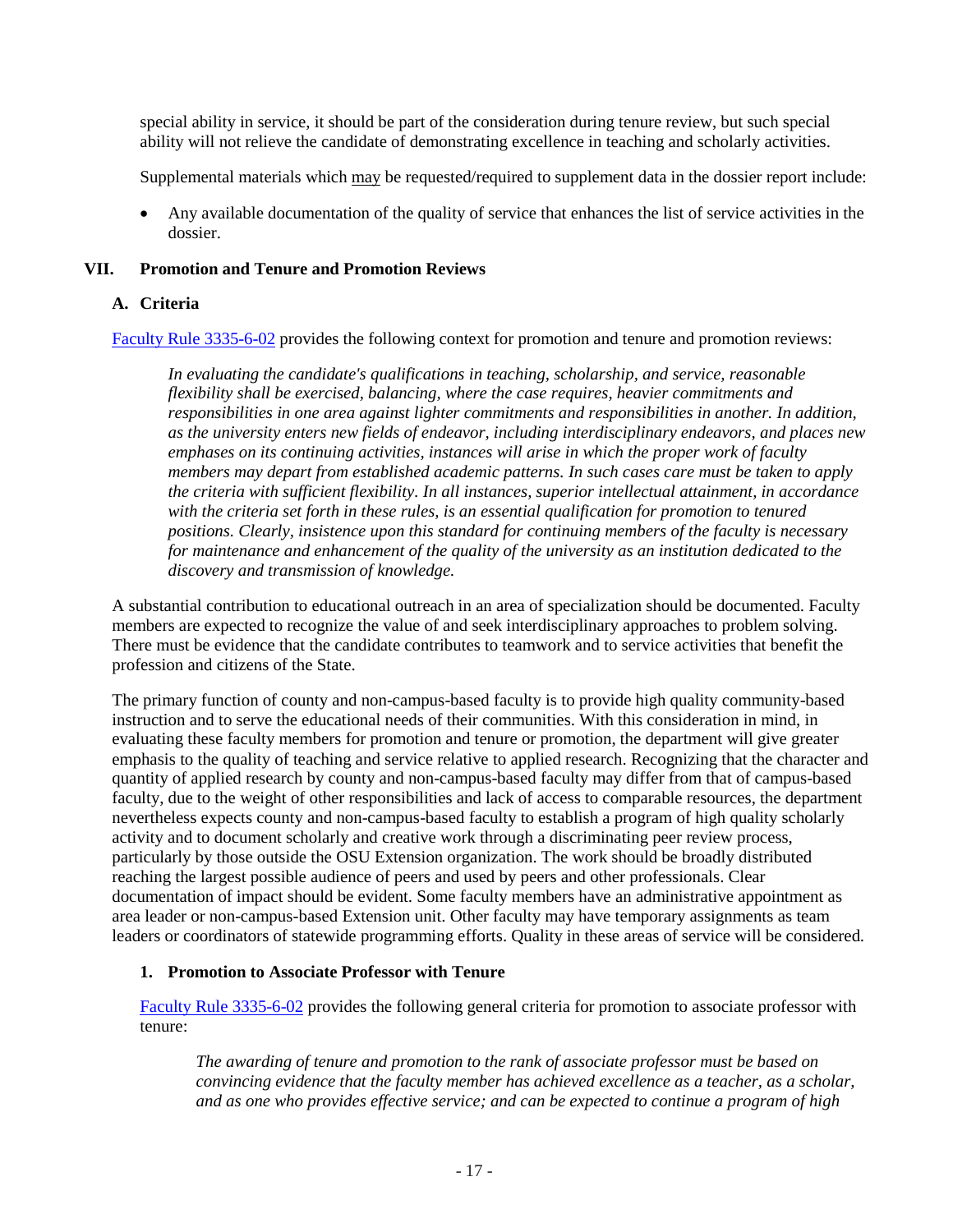*quality teaching, scholarship, and service relevant to the mission of the academic unit(s) to which the faculty member is assigned and to the university.*

Tenure is not awarded below the rank of associate professor at The Ohio State University.

The award of tenure is a commitment of lifetime employment. It is therefore essential to evaluate and judge the probability that faculty, once tenured, will continue to develop professionally and contribute to the department's academic mission at a high level for the duration of their time at the university.

Every candidate is held to a high standard of excellence in all aspects of performance. Accepting weakness in any aspect of performance in making a tenure decision is detrimental to the department's ability to perform and progress academically. Above all, candidates are held to a very high standard of excellence in the areas central to their responsibilities. If a candidate's primary role is, and will continue to be, community-based teaching of noncredit courses and workshops, then excellence in teaching and program development and implementation is required. A mediocre performance in this area would not be adequately counterbalanced by excellent performance in another aspect of teaching or scholarship that is a significantly smaller part of the individual's responsibilities.

Excellence in teaching, scholarship, and service are moreover defined to include professional ethical conduct in each area of responsibility, consistent with the [American Association of University Professors'](http://www.aaup.org/report/statement-professional-ethics)  [Statement on Professional Ethics.](http://www.aaup.org/report/statement-professional-ethics)

The accomplishments listed below in the areas of teaching, scholarship, and service are expected of faculty for promotion to associate professor with tenure. In the evaluation of untenured associate professors for tenure, the same criteria apply, along with any others established in writing at the time a senior rank appointment without tenure is offered.

# **Teaching**

For promotion to associate professor with tenure, a faculty member is expected to have:

- Consistently excellent teaching as assessed by both learners and peers or steadily improving teaching so that excellence is attained by the time of the review.
- Up-to-date content at an appropriate level in each situation and demonstrate continuing growth in subject matter knowledge.
- A systematic pattern of evaluation of teaching, using the standardized EEET (Evaluation of Effective Extension Teaching) forms.
- A systematic pattern of peer evaluation of teaching and curriculum development using the Extension peer appraisal tools provided by OSU Extension.
- Demonstrated ability to organize and present materials effectively with logic, conviction and enthusiasm in the faculty member's area of specialization or focus.
- Impact assessment of the outcomes of the learning process document level of change in knowledge, skills, behaviors, attitudes or practice of individuals or document social or economic impact.
- Demonstrated creativity and innovation in use of various modes of instruction, technology and other teaching strategies to create an optimal learning environment.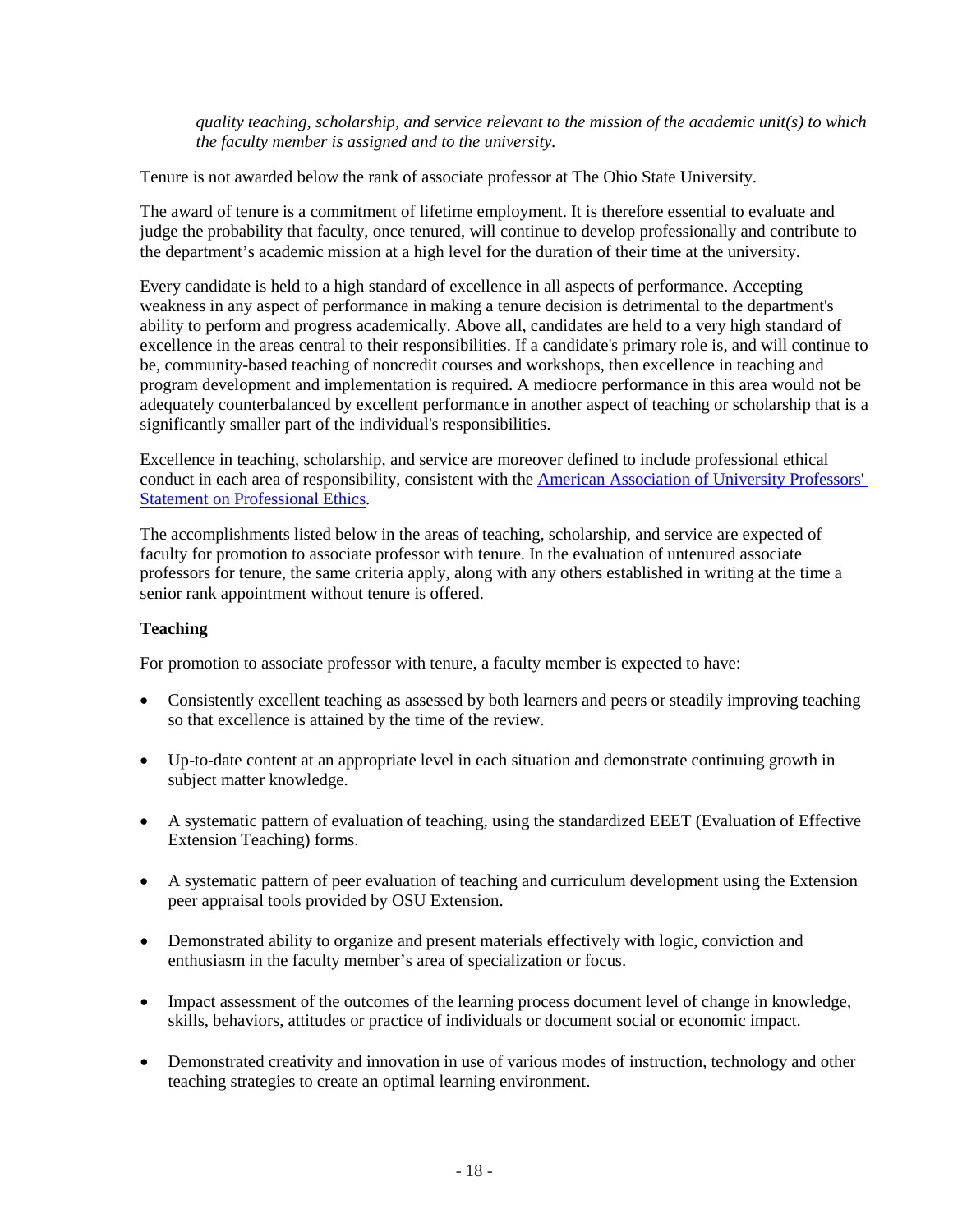## **Scholarship**

For promotion to associate professor with tenure, a faculty member is expected to have:

- A substantial body of focused, high quality research/scholarly/creative work that is disseminated appropriately and judged to have had impact on the field by internal and external evaluators.
- Evidence of work in progress.
- A body of work published and/or presented in high quality peer-reviewed venues (e.g., books, journals, scholarly conferences, etc.) that is thematically focused, contributes substantively to knowledge in the area of focus, and is beginning to be favorably cited or otherwise show evidence of influence on the work of others. The following attributes of the body of work are considered:
	- 1) Quality, impact, quantity.
	- 2) Contribution to a line of inquiry or repackaging of earlier work.
	- 3) Rigor of the peer review process and degree of dissemination of publication and/or presentation venues. Archival journal publications and monographs are weighted more heavily than conference proceedings, published scholarly works more than unpublished, and original works more than edited works. Internally peer-reviewed OSU Extension publications for non-campusbased faculty are recognized venues of scholarly contribution. See [OSU Extension Policy and](https://extension.osu.edu/policy-and-procedures-handbook/i-administration-policies/review-process-osu-extension-educational)  [Procedures Handbook.](https://extension.osu.edu/policy-and-procedures-handbook/i-administration-policies/review-process-osu-extension-educational)
	- 4) Collaborative work is encouraged, and indeed is essential to Extension's mission. The candidate's intellectual contributions to collaborative work must be clearly and fairly described to permit accurate assessment.
- A demonstrated ability to obtain and potential to sustain program funding from grants and contracts. Competitive peer-reviewed funding is weighted more favorably than other types since it serves as a quality indicator, and grants requiring the exercise of intellectual creativity are weighted more heavily than those that largely dictate the work to be done. Funding is a means to an end; demonstrated impacts must be reported, funding that has not led to productivity is disregarded in the review.
- A developing reputation in the candidate's field as evidenced by external evaluations, invitations to present at recognized academic forums, invitations to review research papers and grant proposals, and a beginning trend of positive citations in other's publications. A reputation based on the quality of the scholarship contribution in the area of specialization is distinguished from one based mainly on familiarity through the faculty member's frequent attendance at national and international conferences. County and non-campus-based faculty should be recognized statewide and regionally; campus-based faculty should have national recognition.
- Demonstrated high degree of ethics in the conduct of applied research, including but not limited to full and timely adherence to all regulations relevant to the program, and ethical treatment of collaborators.

#### **Service**

For promotion to associate professor with tenure, a faculty member is expected to have: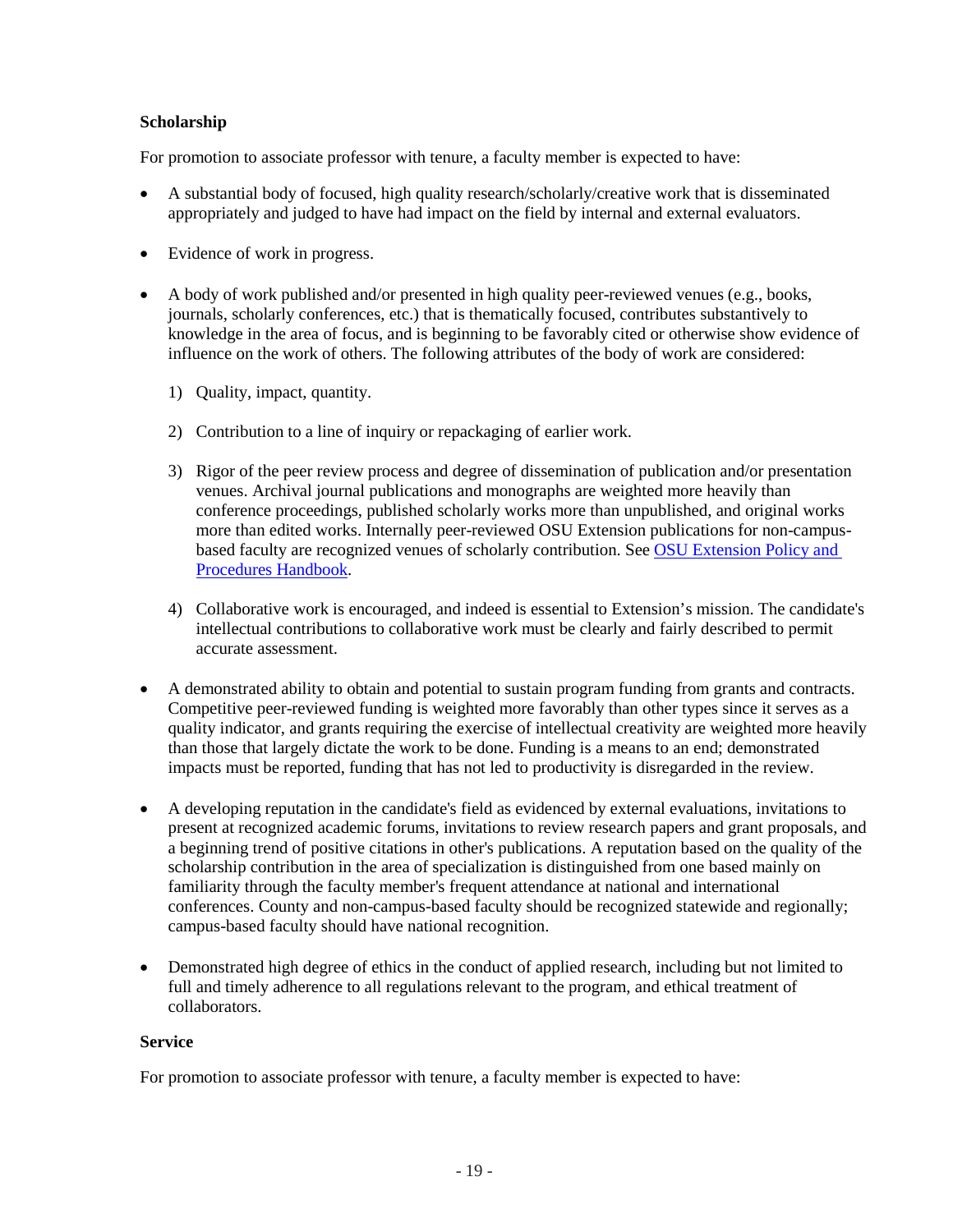- Substantive contributions to the department, college or university and related professional organizations.
- Demonstrated potential for useful contributions to the profession.
- Demonstrated success in administrative leadership roles if these are a part of the assignment. Attributes considered: results of peer and faculty assessments, significant impacts on organization policies and procedures, contributions to achieving the mission and vision of the department, development and implementation of improved practices in dealing with: legislative matters, personnel issues, fiscal management, staff development, communication, leadership development or other areas.

# <span id="page-19-0"></span>**2. Promotion to Professor**

[Faculty Rule 3335-6-02](https://trustees.osu.edu/rules/university-rules/chapter-3335-6-rules-of-the-university-faculty-concerning-faculty-appointments-reappointments-promotion-and-tenure.html) establishes the following general criteria for promotion to the rank of professor.

*Promotion to the rank of professor must be based on convincing evidence that the faculty member has a sustained record of excellence in teaching; has produced a significant body of scholarship that is recognized nationally or internationally; and has demonstrated leadership in service.*

For promotion to professor, a faculty member is expected to be a role model for senior faculty and for the profession. Assessment takes place in relation to specific assigned responsibilities, with exceptional performance in these responsibilities required. The specific criteria in teaching, research/scholarly/creative works, and service for promotion to professor are similar to those for promotion to associate professor with tenure, with the added expectation of sustained accomplishment and increasing quality of contributions, and a record of continuing professional growth. Evidence of established national (county) and international (campus-based) reputation in the field is expected. Publication of a body of work in high quality peer-reviewed venues is expected.

In the evaluation of untenured professors for tenure, the same criteria apply along with any others established in writing at the time a senior rank appointment without tenure was offered.

# <span id="page-19-1"></span>**3. Promotion to Associate Professor of Professional Practice**

For promotion to professional practice associate professor, a faculty member must have a substantial record of non-formal educational programs and outreach activities developed and delivered to meet industry and/or stakeholder needs across the state. A record of continuous success in securing funding for education and training programs is required along with a growing national reputation.

# <span id="page-19-2"></span>**4. Promotion to Professor of Professional Practice**

To be promoted to professional practice professor, a faculty member must have a national or international reputation built on an impressive record of excellent teaching and impactful education and outreach programs. A record of continuous funding for education and training programs is required.

# <span id="page-19-3"></span>**B. Procedures**

The department's procedures for promotion and tenure and promotion reviews are consistent with those set forth in [Faculty Rule 3335-6-04](https://trustees.osu.edu/rules/university-rules/chapter-3335-6-rules-of-the-university-faculty-concerning-faculty-appointments-reappointments-promotion-and-tenure.html) and the Office of Academic Affairs annually updated procedural guidelines for promotion and tenure reviews found i[n Volume 3 of the Policies and Procedures Handbook,](https://oaa.osu.edu/sites/default/files/uploads/handbooks/policies-and-procedures/3HBPT.pdf) except where the department has obtained approval both from the dean and provost to follow different procedures. The following sections, which state the responsibilities of each party to the review process, apply to all faculty in the department.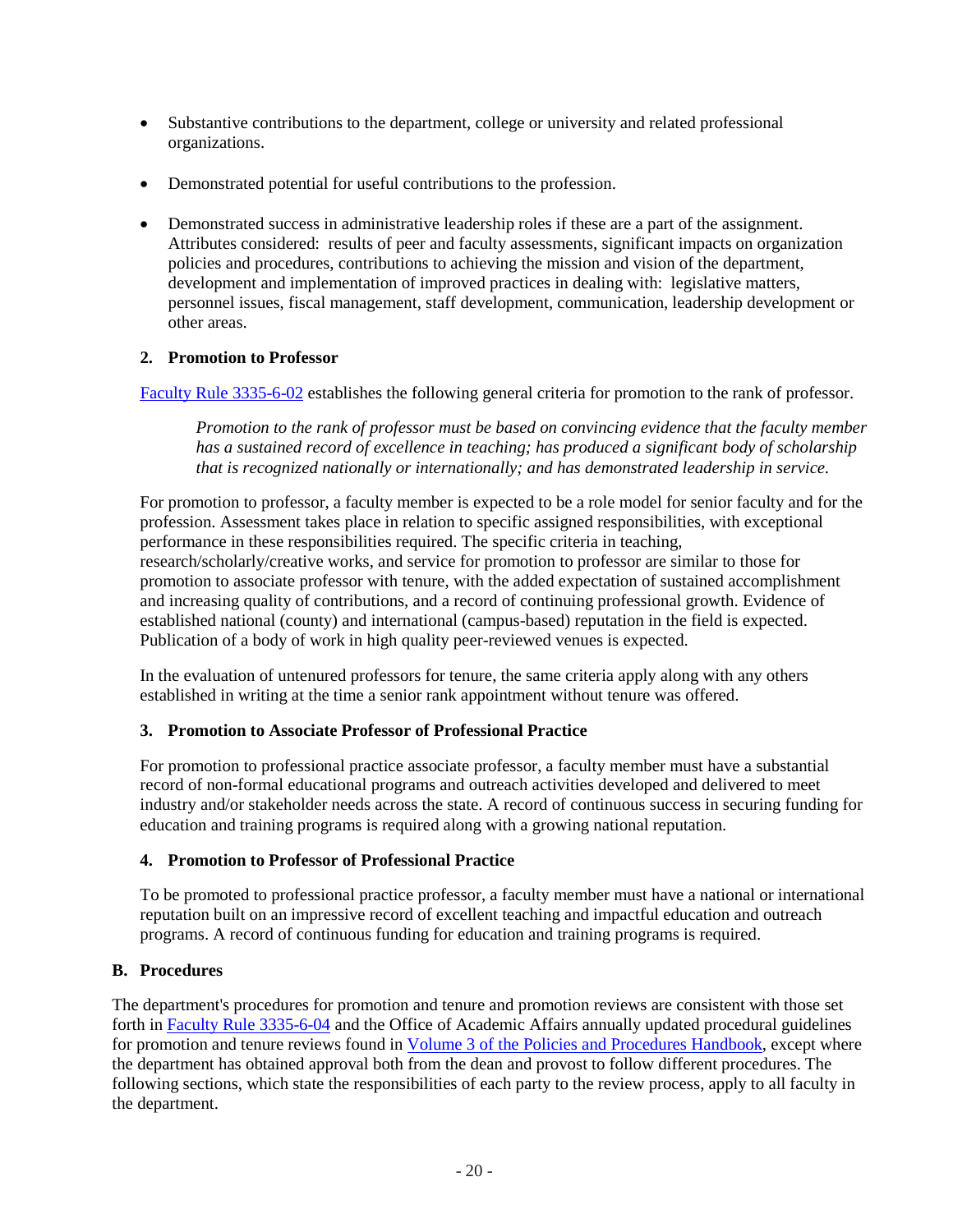## <span id="page-20-0"></span>**1. Candidate Responsibilities**

- To submit a complete, accurate dossier fully consistent with Office of Academic Affairs guidelines. Candidates should not sign the Office of Academic Affairs Candidate Checklist without ascertaining that they have fully met the requirements set forth in the Office of Academic Affairs core dossier outline, including but not limited to those highlighted on the Checklist. As a supplement to these guidelines, OSU Extension provides each candidate with an annual Promotion and Tenure Dossier Outline which provides additional clarification for reporting Extension related activities and scholarly work.
- To submit a copy of the APT under which the candidate wishes to be reviewed. Candidates may submit their TIU's current APT document; or, alternatively, they may elect to be reviewed under either (a) the APT document that was in effect on their start date, or (b) the APT document that was in effect on the date of their last promotion, whichever of these two latter documents is the more recent. However, the current APT document must be used if the letter of offer or last promotion, whichever is more recent, was more than 10 years before April 1 of the review year. The APT document must be submitted when the dossier is submitted to the TIU.
- The candidate will review the list of potential external evaluators developed by the department chair. The candidate may add no more than three additional names but is not required to do so. The candidate may request the removal of no more than two names, providing the reasons for the request. The department chair decides whether removal is justified.

## <span id="page-20-1"></span>**2. Promotion and Tenure Committee Responsibilities**

The responsibilities of the members of the Promotion and Tenure Committee are as follows:

- Review thoroughly and objectively every candidate's dossier in advance of the meeting at which the candidate's case will be discussed.
- Attend all promotion and tenure committee meetings except when circumstances beyond one's control prevent attendance; to participate in discussion of every case; and to vote. Encourage committee members to attend a promotion workshop during first year.
- Provide administrative support annually for the promotion and tenure review process as described below:
	- o **Late Spring:** Select from among members a Procedures Oversight Designee who will serve in this role for the following year. The Procedures Oversight Designee's responsibilities are described in the Office of Academic Affairs annual procedural guidelines.
	- o Suggest names of external evaluators to the department chair.
	- o **Summer and Early Autumn:** Review candidates' dossiers for completeness, accuracy (including citations), and consistency with Office of Academic Affairs requirements; and work with candidates in a timely manner to assure that needed revisions are made in the dossier before the formal review process begins.
	- o A member of the committee meets with each candidate once prior to the fall committee meeting for coaching and clarification as necessary and to provide the candidate an opportunity to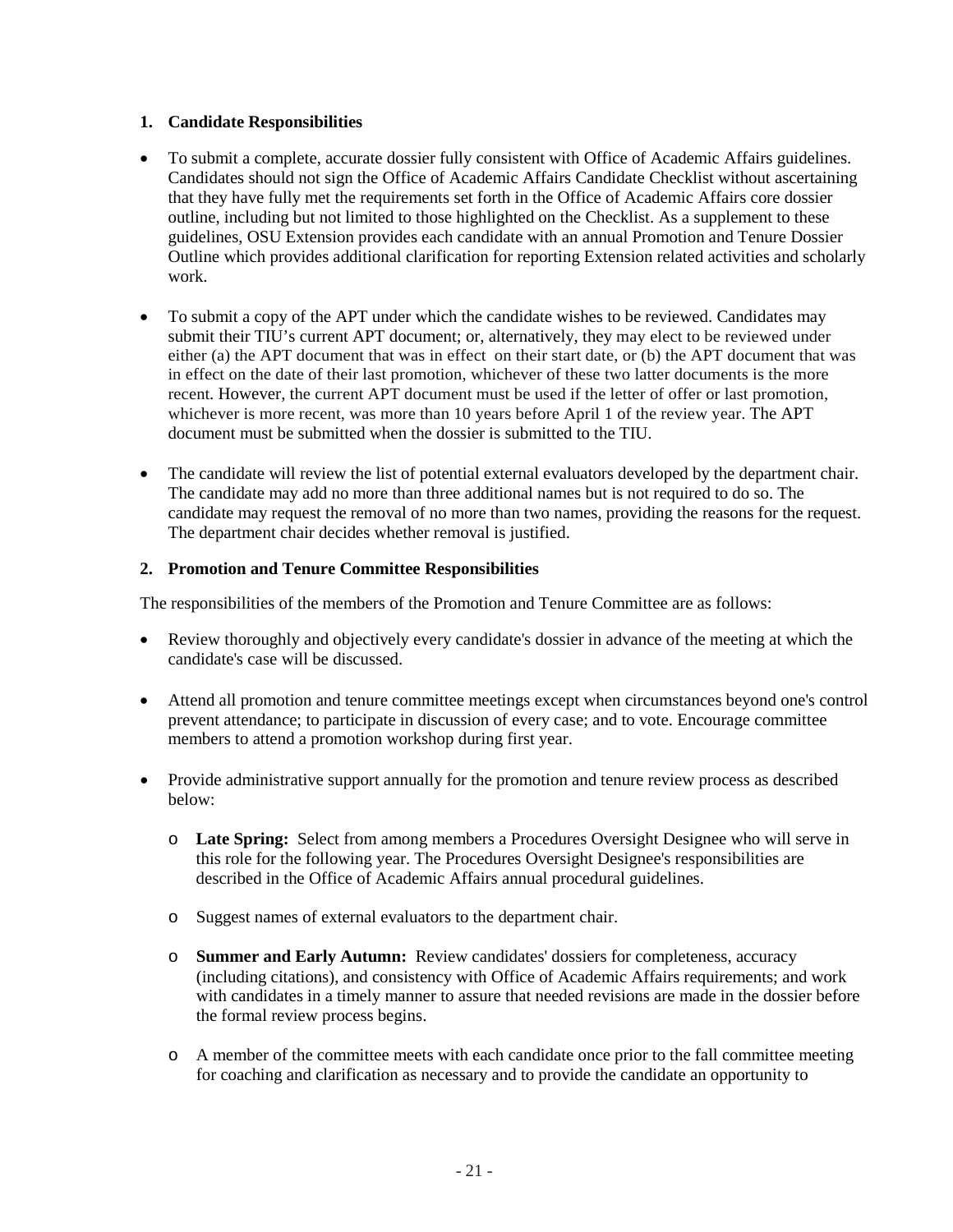comment on his or her dossier. This meeting is not an occasion to debate the candidate's record.

o **Late Autumn:** Provide a written evaluation and recommendation to the department chair and director in the case of joint appointees whose tenure initiating unit is another department. The full promotion and tenure committee does not vote on these cases.

At least seven members of the promotion and tenure committee must be present and vote yes or no on a case for the vote to be valid. An alternate may be selected by the department chair in event of an absence and the potential for more than one abstention exists. Only professors can consider professor candidates. Abstentions are not votes. A two-thirds majority of votes must be yes for a vote to be considered positive. Absentee voting is not permitted.

- In the Spring semester, the committee shall screen dossiers voluntarily submitted by probationary faculty and potential transfers to the faculty track. The committee will provide guidance and direction to the faculty member in the preparation of the dossier for the fall review as well as an assessment of progress in the faculty track.
- In Spring semester, the committee shall screen annually promotion requests from faculty members seeking a non-mandatory review in the following academic year and decide whether it is appropriate for such a review to take place. Only professors on the committee may consider promotion review requests to the rank of professor. Two-thirds of those eligible to vote on a request must vote affirmatively for the review to proceed. The vote will be communicated to the faculty member. The committee bases its decision on assessment of the record as presented in the faculty member's dossier and on a determination of the availability of all required documentation for a full review (e.g., peer evaluations of teaching). Lack of the required documentation is necessary and sufficient grounds on which to deny a non-mandatory review.

A tenured faculty member who requests and is denied a promotion review must be granted the review in the following year per [Faculty Rule](https://trustees.osu.edu/rules/university-rules/chapter-3335-6-rules-of-the-university-faculty-concerning-faculty-appointments-reappointments-promotion-and-tenure.html) 3335-6-04. If the denial is based on lack of required documentation and the faculty member insists that the review go forward in the following year despite incomplete documentation, the individual should be advised that such a review is unlikely to be successful.

Consistent with Office of Academic Affairs policy, only faculty who are citizens or permanent residents of the United States may be considered for non-mandatory tenure review. The committee must confirm with the department chair that an untenured faculty member seeking non-mandatory tenure review is a U.S. citizen or permanent resident (i.e. has a "green card"). Faculty not eligible for tenure due to lack of citizenship or permanent residency are moreover not considered for promotion by this department.

A decision by the committee to permit a review to take place in no way commits the promotion and tenure committee, the department chair, or any other party to the review to making a positive recommendation during the review itself.

#### <span id="page-21-0"></span>**3. Department Chair Responsibilities**

The responsibilities of the department chair are as follows:

• Where relevant, to verify the prospective candidate's residency status. Faculty who are neither citizens nor permanent residents of the United States may not undergo a non-mandatory review for tenure, and tenure may not be awarded as the result of a mandatory review until permanent residency status is established. Faculty not eligible for tenure due to lack of citizenship or permanent residency are moreover not considered for promotion by this department.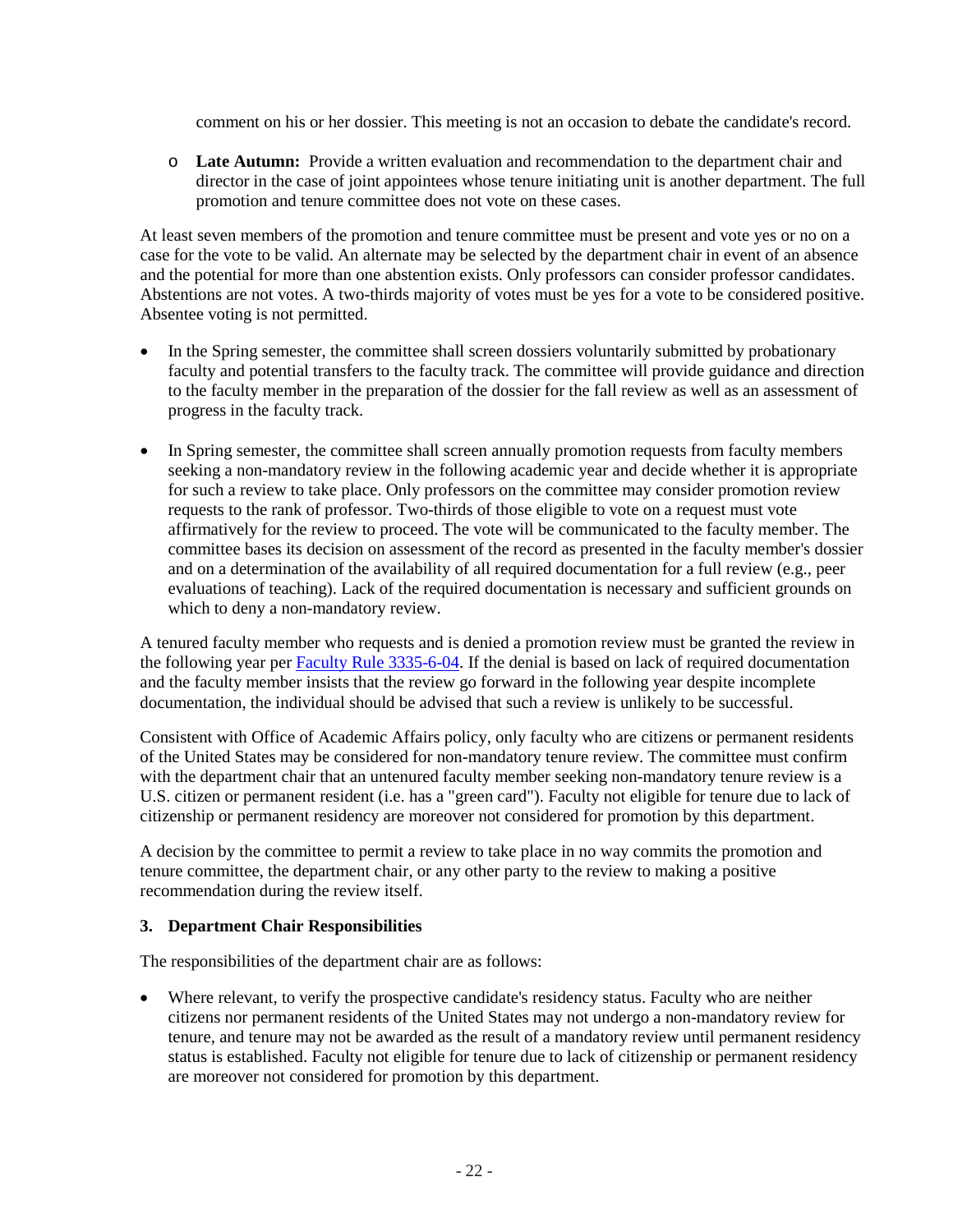- Late Spring Semester: To solicit external evaluations from a list including names suggested by the promotion and tenure committee, the department chair and the candidate. (Also see External Evaluations below.)
- To make copies of each candidate's dossier available for review by the Promotion and Tenure Committee at least two weeks before the meeting at which specific cases are to be discussed and voted.
- To remove any member of the Promotion and Tenure committee from the review of a candidate when the member has a conflict of interest but does not voluntarily withdraw from the review. A conflict of interest exists when a Promotion and Tenure Committee member is related to a candidate or has a comparable close interpersonal relationship, has substantive financial ties with the candidate, is dependent in some way on the candidate's services, or has collaborated so extensively with the candidate that an objective review of the candidate's work is not possible. Generally, faculty who have collaborated with a candidate on at least 50% of the candidate's published work since the last promotion will be expected to withdraw from a promotion review of that candidate.
- **Late Autumn Semester:** To provide an independent written evaluation and recommendation for each candidate, following receipt of the Promotion and Tenure Committee's completed evaluation and recommendation.
- To meet with the Promotion and Tenure Committee to explain any recommendations contrary to the recommendation of the Committee.
- To inform each candidate in writing after completion of the department review process:
	- o of the recommendations by the Promotion and Tenure Committee and department chair.
	- o of the availability for review of the written evaluations by the Promotion and Tenure Committee and department chair.
	- o of the opportunity to submit written comments on the above material, within ten days from receipt of the letter from the department chair, for inclusion in the dossier. A form accompanies the letter that the candidate returns to the department chair, indicating whether or not he or she expects to submit comments.
- To provide a written response to comments from a candidate that warrant a response for inclusion in the dossier.
- To forward the completed dossier to the college office by that office's deadline, except in the case of associated faculty for whom the department chair recommends against promotion. A negative recommendation by the department chair is final in such cases.
- To receive the Promotion and Tenure Committee's written evaluation and recommendation of candidates who are joint appointees from other tenure initiating units, and to forward this material, along with the department chair's independent written evaluation and recommendation, to the department chair of the other TIU by the date requested.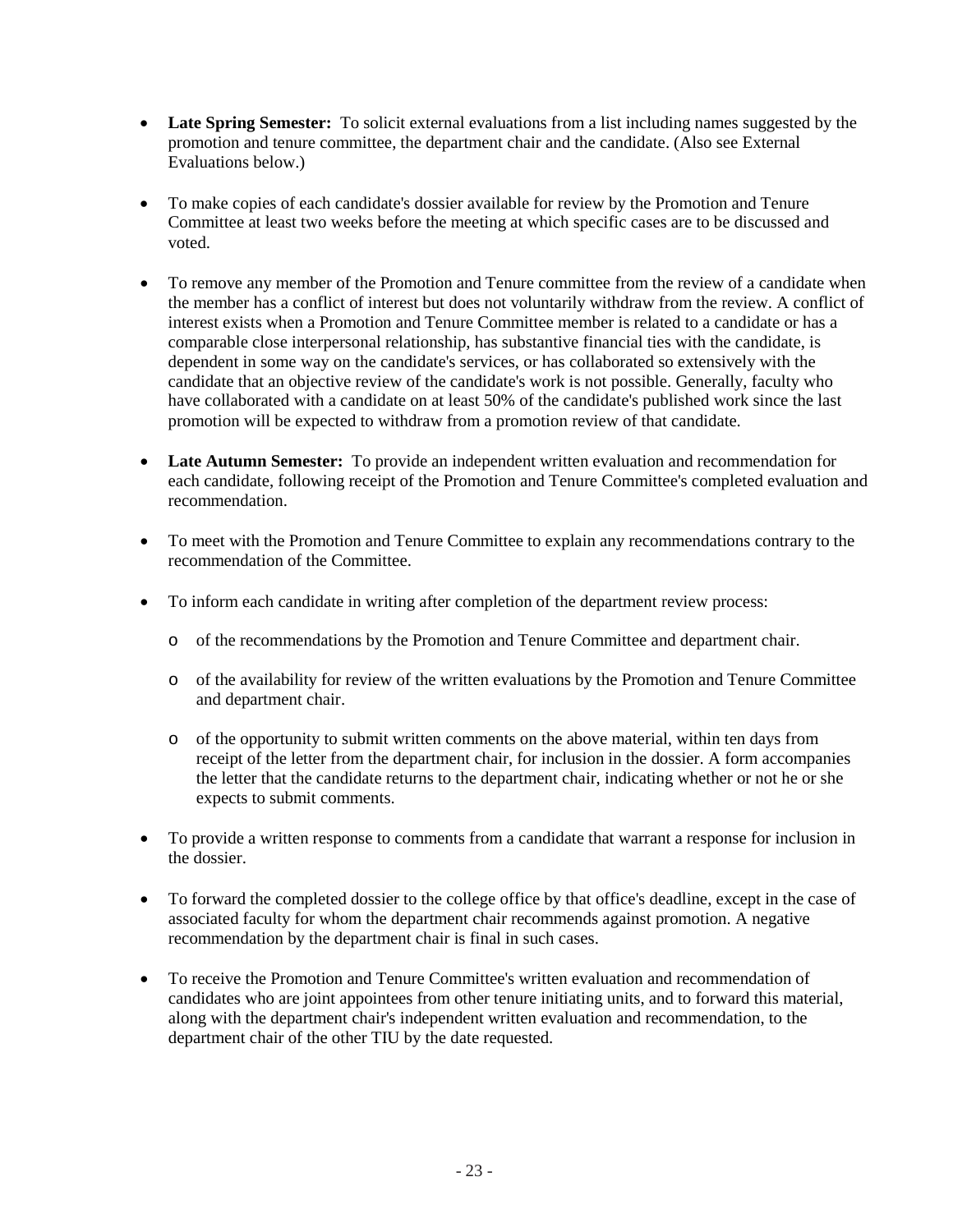## <span id="page-23-0"></span>**4. External Evaluations**

External evaluations of scholarly activity are obtained for all promotion reviews in which scholarship must be assessed. These include all tenure track promotion and tenure or promotion reviews, and all adjunct faculty promotion reviews. External evaluations are optional in other reviews and will not be solicited. External evaluators should be chosen because of their national/international reputation in a given field plus their knowledge of the U.S. Extension system. When obtained, they should meet the criteria described below.

A minimum of five credible and useful evaluations must be obtained. A credible and useful evaluation:

- Is written by a person highly qualified to judge the candidate's research (or other performance, if relevant) who is not a close personal friend, research collaborator, or former academic advisor or post-doctoral mentor of the candidate. Qualifications are generally judged on the basis of the evaluator's expertise, record of accomplishments, and institutional affiliation.
- Provides sufficient analysis of the candidate's performance to add information to the review. A letter's usefulness is defined as the extent to which the letter is analytical as opposed to perfunctory. Under no circumstances will "usefulness" be defined by the perspective taken by an evaluator on the merits of the case.

Since the department cannot control who agrees to write, letters are requested from at least six reviewers who have agreed to review materials. Letters are solicited no later than early summer prior to the review year. This timing allows additional letters to be requested should fewer than five useful letters result from the first round of requests.

As described above, a list of potential evaluators is assembled by the department chair with input from the Promotion and Tenure Committee, and the candidate. If the evaluators suggested by the candidate meet the criteria for credibility, a letter is requested from at least one of those persons. Section B (3) of [Faculty](https://trustees.osu.edu/rules/university-rules/chapter-3335-6-rules-of-the-university-faculty-concerning-faculty-appointments-reappointments-promotion-and-tenure.html)  [Rule 3335-6-04](https://trustees.osu.edu/rules/university-rules/chapter-3335-6-rules-of-the-university-faculty-concerning-faculty-appointments-reappointments-promotion-and-tenure.html) requires that no more than half the external evaluation letters in the dossier be written by persons suggested by the candidate. In the event that the person(s) suggested by the candidate do not agree to write, neither the Office of Academic Affairs nor this department requires that the dossier contain letters from evaluators suggested by the candidate.

The department follows the Office of Academic Affairs suggested format [\(Letter 201\)](https://oaa.osu.edu/sites/default/files/uploads/handbooks/policies-and-procedures/samples/letters/Letter201.doc), provided at: <https://oaa.osu.edu/policies-and-procedures-handbook> for letters requesting external evaluations.

Under no circumstances may a candidate solicit external evaluations or initiate contact in any way with external evaluators for any purpose related to the promotion review. It is in the candidate's self-interest to assure that there is no ethical or procedural lapse, or the appearance of such a lapse, in the course of the review process.

All solicited external evaluation letters that are received must be included in the dossier. If concerns arise about any of the letters received, these concerns may be addressed in the department's written evaluations or brought to the attention of the Office of Academic Affairs for advice.

## <span id="page-23-1"></span>**C. Documentation**

As noted above under Candidate responsibilities, every candidate must submit a complete and accurate dossier that follows the Office of Academic Affairs dossier outline. Refer to th[e department's promotion and](https://extension.osu.edu/policy-and-procedures-handbook/vi-promotion-and-tenure)  [tenure dossier outline,](https://extension.osu.edu/policy-and-procedures-handbook/vi-promotion-and-tenure) which is updated annually. While the Promotion and Tenure Committee makes reasonable efforts to check the dossier for accuracy and completeness, the candidate bears full responsibility for all parts of the dossier that are to be completed by the candidate.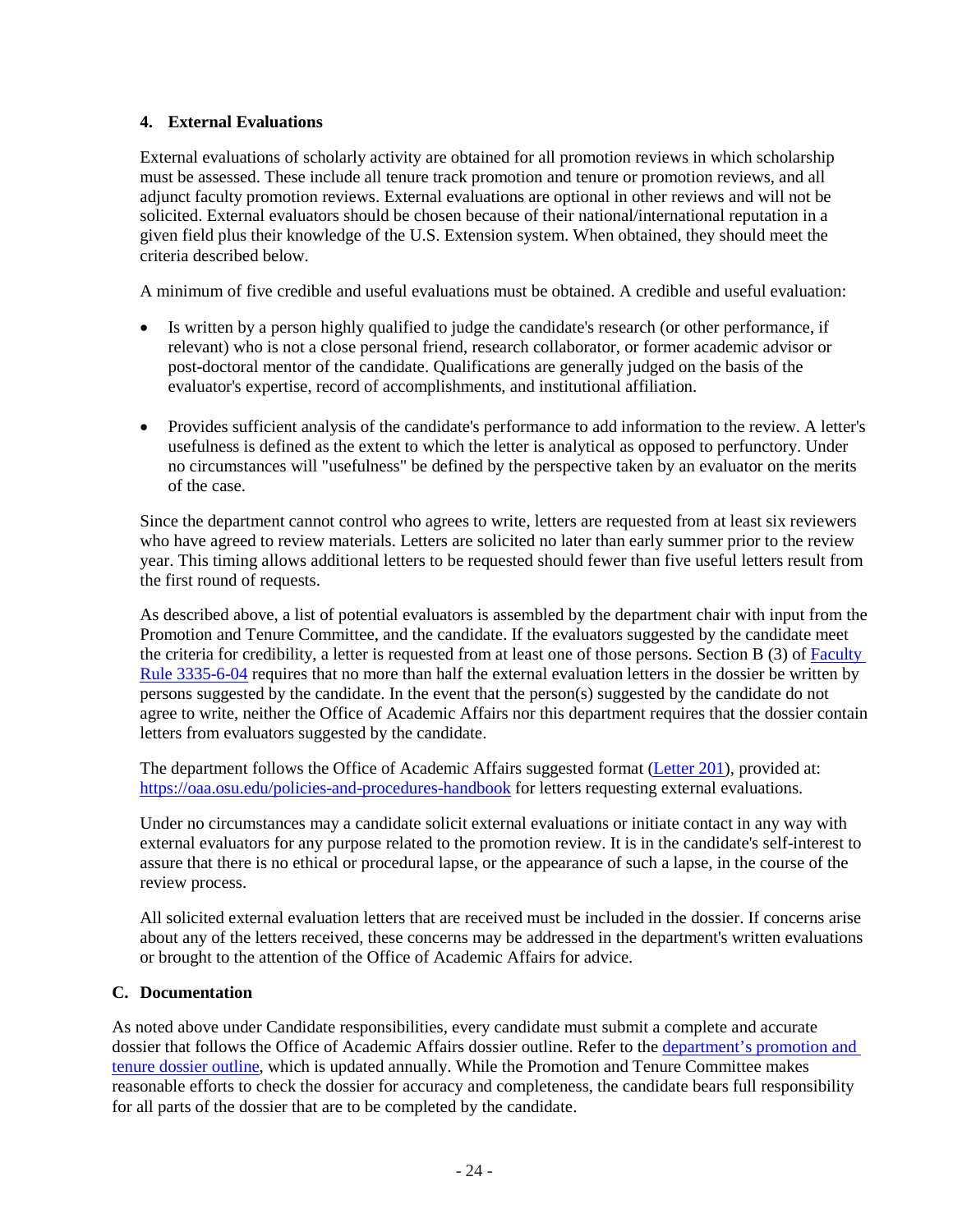The complete dossier, including the documentation of teaching noted below, is forwarded when the review moves beyond the department.

# <span id="page-24-0"></span>**1. Teaching**

The time period for material included in the dossier for probationary faculty is the date of hire to present. For tenured or non-probationary faculty it is the date of last promotion or the last five years, whichever is less, to present. Examples of documentation include:

- Cumulative eSEI reports (Student Evaluation of Instruction computer generated summaries prepared by the Office of the University Registrar) for every class; or 3 or more group EEETs (Effective Evaluation of Extension Teaching) per year generated by the Learning and Organizational Development (LOD) unit.
- Peer evaluation of teaching reports as required by the department's peer evaluation of teaching program
- Teaching activities as listed in the core dossier including
	- o Involvement in graduate/professional exams, theses, and dissertations, and undergraduate research
	- o Mentoring postdoctoral scholars and researchers
	- o Extension and continuing education instruction
	- o Involvement in curriculum development
	- o Awards and formal recognition of teaching
	- o Presentations on pedagogy and teaching at national and international conferences
	- o Adoption of teaching materials at other colleges or universities
- Other relevant documentation of teaching as appropriate

# <span id="page-24-1"></span>**2. Research/Scholarly/Creative Works**

Recognizing that scholarship is a process of growth, candidates may include materials in this section from throughout their career. While all scholarly/creative works can be listed, the primary time period for review in the dossier for probationary faculty is the date of hire to present; and for tenured or nonprobationary faculty, it is the date of last promotion to present.

Upon committee request, candidates should be able to provide documentation of the following (with the exception of publication acceptance letters as noted below):

- Copies of all books, articles, and scholarly papers published or accepted for publication. For papers accepted for publication but not yet published candidates must include a letter from the publisher stating that the paper has been unequivocally accepted and is in final form with no further revisions needed.
- Documentation of grants and contracts received.
- Other relevant documentation of research as appropriate e.g. published reviews including publications where one's work is favorably cited, or grants and contract proposals that have been submitted. These items should be reported in the narrative on quality indicators.
- Scholarship activities as listed in the core dossier including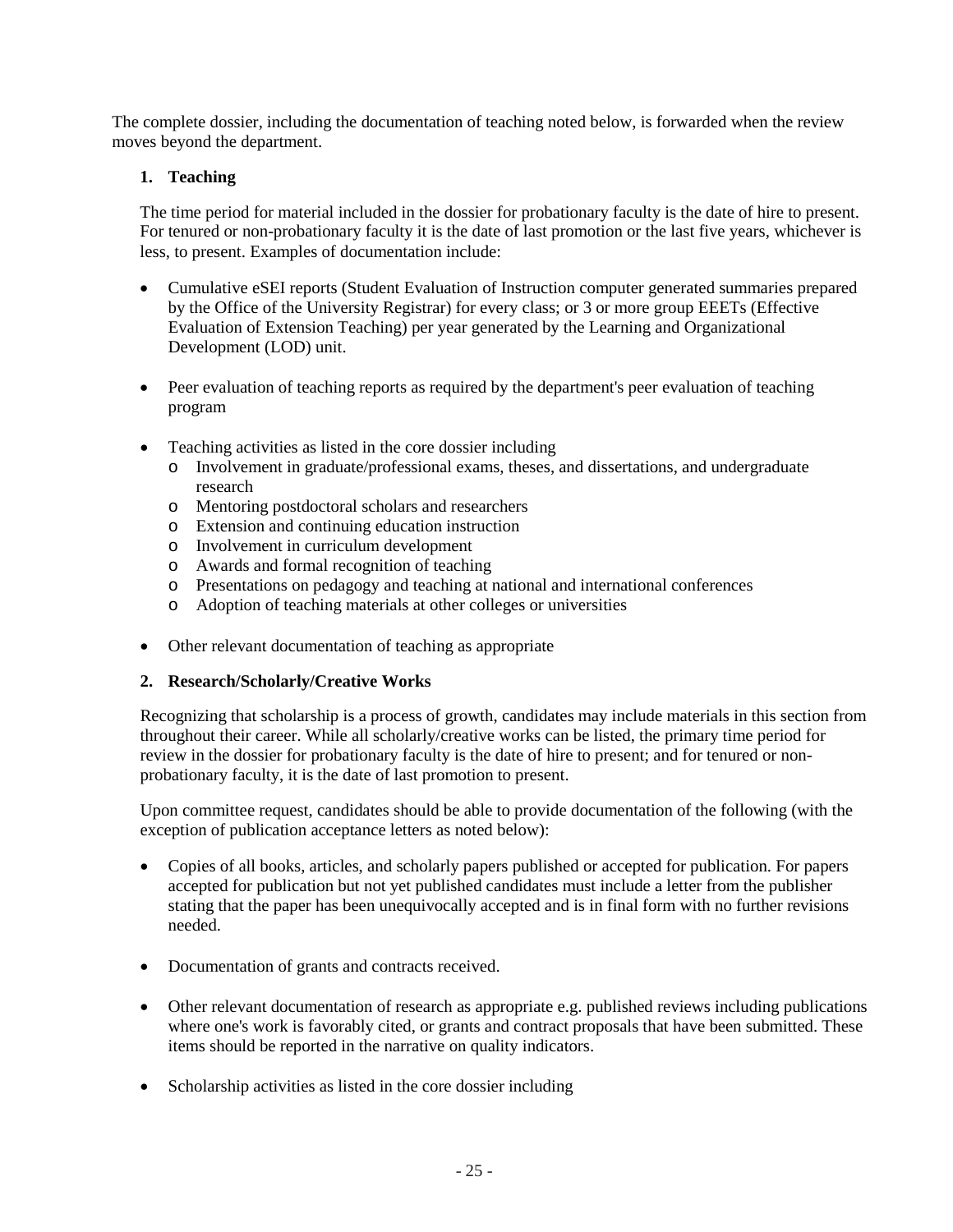- o Documentation of creative works pertinent to the candidate's professional focus including artwork, choreography, collections, compositions, curated exhibits, moving images, multimedia, performances, radio, recitals, recordings, television, and websites
- o Documentation of inventions, patents, disclosures, options and commercial licenses
- o List of prizes and awards for research, scholarly, or creative work

#### <span id="page-25-0"></span>**3. Service**

The time period for material included in the dossier for probationary faculty is the date of hire to present. For tenured or non-probationary faculty it is the date of last promotion to present. Examples of documentation include:

- Service activities as listed in the core dossier including:
	- o involvement with professional journals and professional societies
	- o consultation activity with industry, education, or government
	- o clinical services
	- o administrative service to the department
	- o administrative service to the college
	- o administrative service to university and Student Life
	- o advising to student groups
- Any available documentation of the quality of service that enhances the list of service activities in the dossier.

#### <span id="page-25-1"></span>**VIII. Appeals**

[Faculty Rule 3335-6-05](https://trustees.osu.edu/rules/university-rules/chapter-3335-6-rules-of-the-university-faculty-concerning-faculty-appointments-reappointments-promotion-and-tenure.html) sets forth general criteria for appeals of negative promotion and tenure decisions. Appeals alleging improper evaluation are described in [Faculty Rule](https://trustees.osu.edu/rules/university-rules/chapter-3335-5-faculty-governance-and-committees.html) 3335-5-05.

Disagreement with a negative decision is not grounds for appeal. In pursuing an appeal, the faculty member is required to document the failure of one or more parties to the review process to follow written policies and procedures.

#### <span id="page-25-2"></span>**IX. Seventh Year Reviews**

[Faculty Rule 3335-6-05](https://trustees.osu.edu/rules/university-rules/chapter-3335-6-rules-of-the-university-faculty-concerning-faculty-appointments-reappointments-promotion-and-tenure.html) sets forth the conditions of and procedures for a seventh-year review for a faculty member denied tenure as a result of a sixth year (mandatory tenure) review.

#### <span id="page-25-3"></span>**X. Procedures for Student/Clientele and Peer Evaluation of Teaching**

#### <span id="page-25-4"></span>**A. Student/Clientele Evaluation of Teaching**

If the faculty member teaches a credit course, the eSEI information should be added to the dossier. For Extension teaching, a minimum of three group evaluations of teaching using the Effective Evaluation of Extension Teaching (EEET) instrument should be obtained per year. A majority of the EEET evaluations should be on topics related to the faculty member's area of specialization or primary area of focus. Group instruments must be collected and submitted for analysis by someone other than the candidate. (Additional information re: EEET evaluation forms available at [http://pde-cms.ag.ohio-state.edu/EEETs\)](http://pde-cms.ag.ohio-state.edu/EEETs)

Faculty members are encouraged to gather other information from learners in different settings to substantiate teaching effectiveness. These evaluations are not a replacement for Group EEET instruments used as described above.